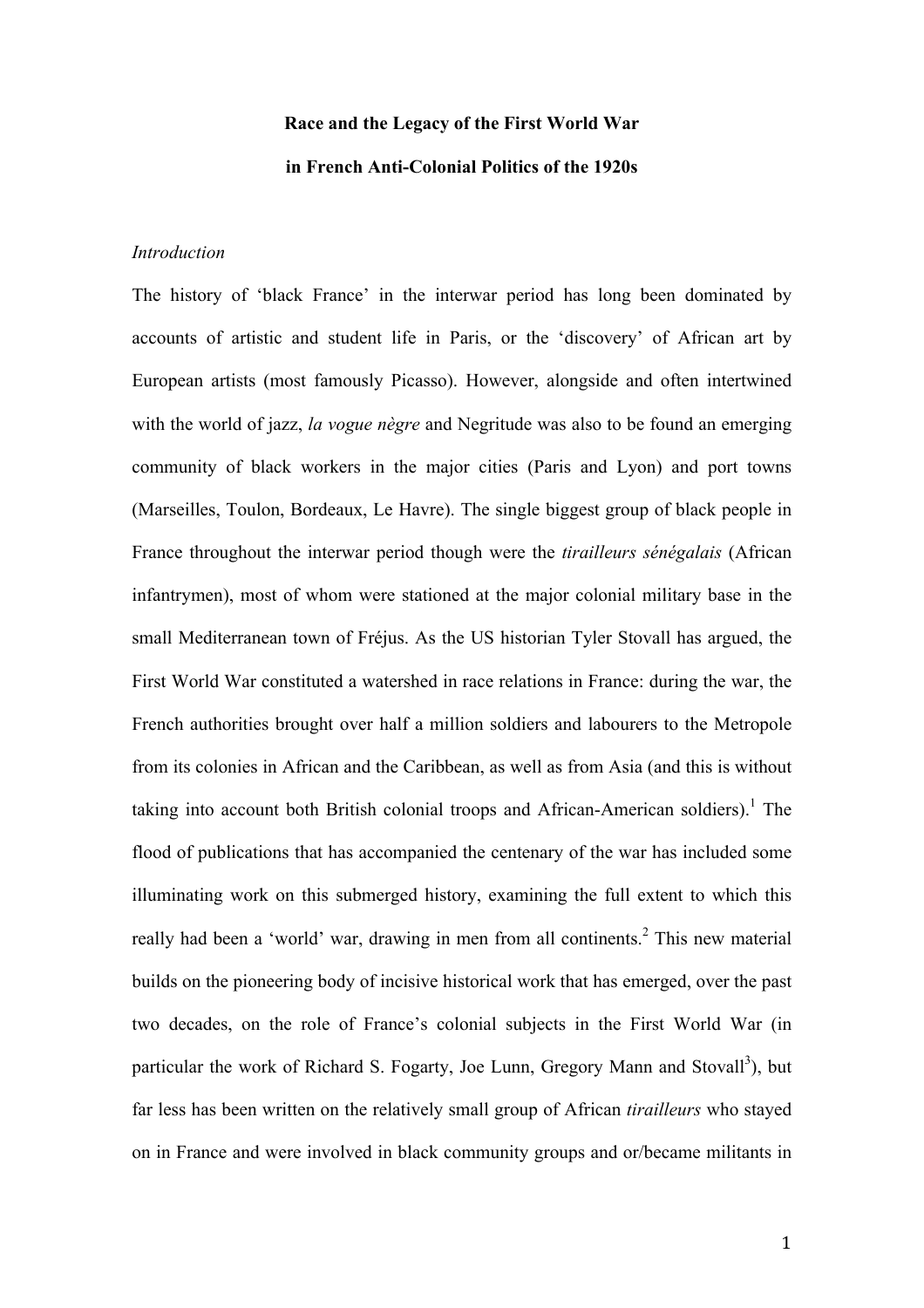the radical anti-colonial movements created in the wake of the 1920 split between French communists and socialists  $4\overline{4}$ 

From his entry on to the political stage in late 1924 until his early death three years later, aged just 38, the most celebrated and feared of these militants was Lamine Senghor, a decorated war veteran from Senegal, who had been gassed at Verdun in 1917, and who now emerged as a communist-inspired, anti-colonial activist. This chapter will chart the course of Senghor's brief career as an activist from 1924-27, exploring the nature of black anti-colonial activism in France during that period. It will also analyse the ways in which Senghor projected his identity as a war veteran in his speeches and writings, and, examine more generally, how France's 'blood debt' to its colonial subjects became a key theme of anti-colonial discourse in the interwar period.

## *The First World War on Trial: Blaise Diagne versus Les Continents*

On 24 November 1924, Lamine Senghor made his entry on to the French political scene when he appeared as a witness for the defence in a libel trial, at the Tribunal de Paris, which for a few days at least thrust the politics of France's black colonial populations to the forefront of public debate, and in particular the issue of the participation of colonial troops in the First World War. <sup>5</sup> The antagonists at the heart of the trial were the most (in)famous black Frenchmen of their day: the plaintiff, Blaise Diagne, was a deputy in the French parliament representing the four communes of Senegal. Initially feared as a threat to France's interests, Diagne had become a respected national figure in France through his participation in the recruitment of African troops during the First World War. His pioneering role as a black man operating at the heart of a European imperial nation-state had also brought him to international prominence: and, in 1919, he had used his political capital with both the French authorities and with black internationalists to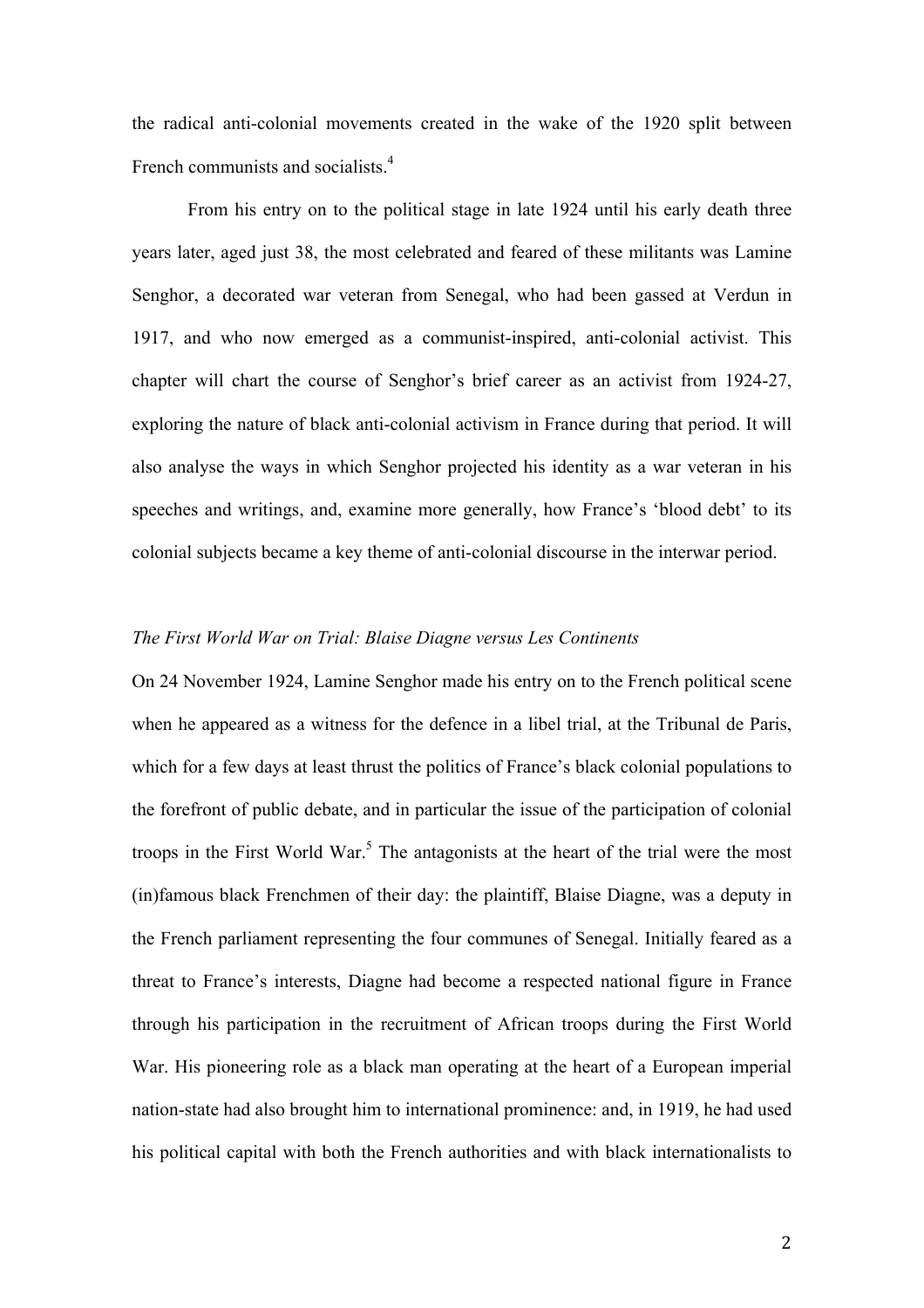host W.E.B. DuBois's landmark Pan-African Congress in Paris. The main defendant René Maran had for several years been a controversial public figure in French life, after he was awarded the prestigious literary prize, the *Prix Goncourt* in 1921 for his novel, *Batouala*, which in its preface had provided one of the most scathing denunciations of French colonialism in recent times (although the novel itself was, in fact, deeply ambivalent in its portrayal of Africans). In reality, very little separated Diagne and Maran in terms of their fundamental attitude to French colonialism: both believed profoundly in France's *civilising mission* and they argued for the full assimilation of black people into French culture.

As with so much of the racial and anti-colonial politics of the 1920s, the fault line between the two men centred on the 'blood debt' that France was deemed to owe to its colonial troops who had played such an important role in the First World War. Over 130,000 black African troops had participated in the war with over 30,000 killed.<sup>6</sup> Diagne was to become a central figure in the recruitment of the *tirailleurs* as the war dragged on in seemingly interminable fashion: in January 1918, he accepted an invitation from Prime Minister Clemenceau, desperate for the extra troops that might finally bring the war to a successful conclusion while limiting the loss of further French lives, to lead a recruitment tour in French West Africa. Given the title of *High Commissioner for the Republic*, Diagne was greeted in the colonies with the pomp and ceremony normally reserved for white dignitaries from the imperial centre, which initially enhanced his reputation amongst France's many black subjects and its few black citizens. However, by the time of the libel trial in 1924, Diagne had become a figure of hate for some, especially amongst black activists. Promises made about black participation in the war leading to reform of the colonial system, as well as increased access to rights and citizenship, had proven illusory; previously perceived as the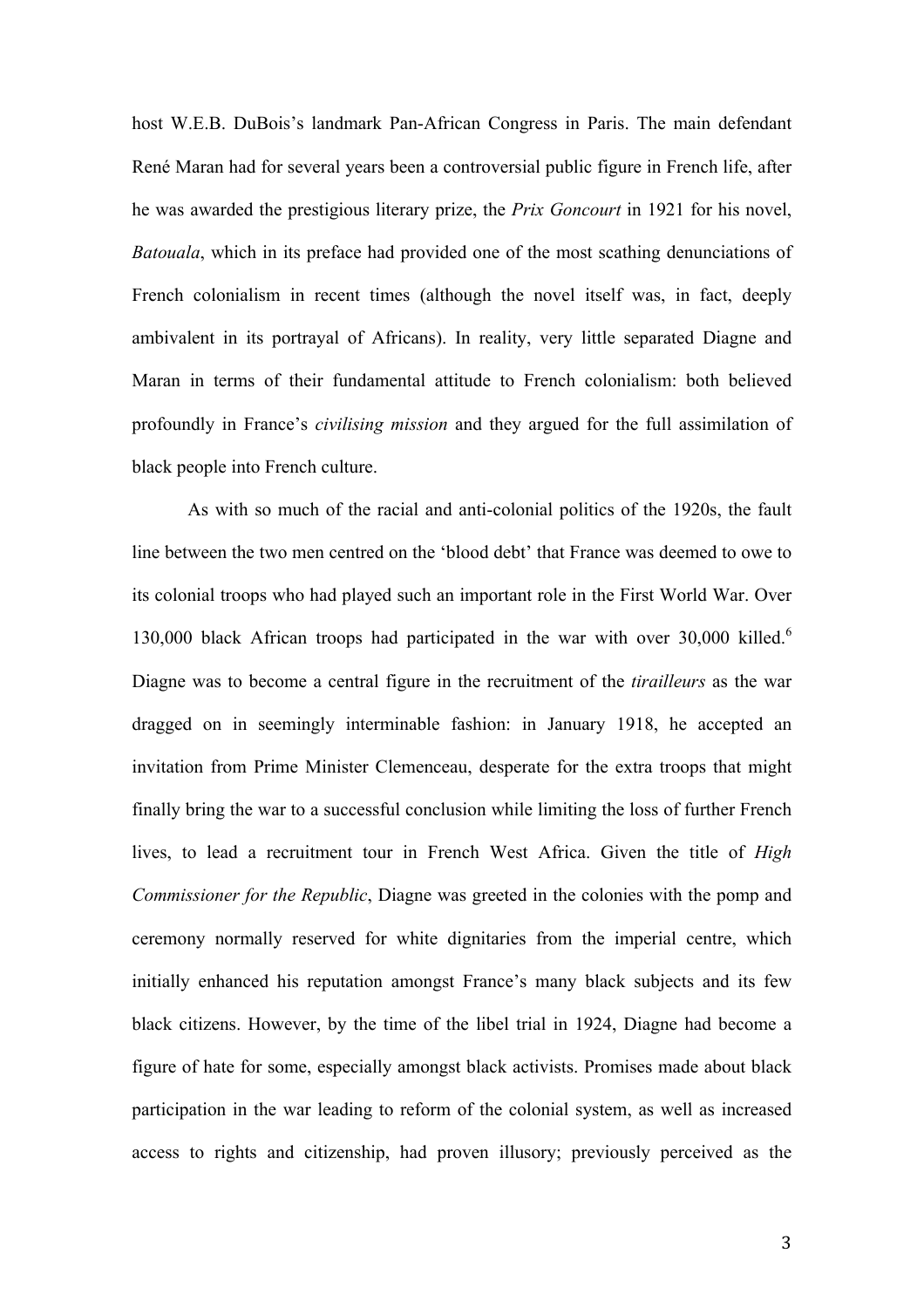scourge of the colonial lobby and in particular of white French dominance in Senegal, Diagne had signed the infamous 'Bordeaux Pact' in 1923, which defended the commercial interests of the major Bordeaux trading houses as part of a deal to gain their electoral support. For many reformist and radical black groups, Diagne had quite simply sold out to colonial interests.<sup>7</sup>

It was in this context, in October 1924, that Maran published an article 'The good disciple', in the black newspaper *Les Continents*, in which he accused Diagne of having received 'a certain commission for each soldier recruited'. Similar accusations had previously appeared in the mainstream French press but an indignant Diagne regarded the publication of such claims in a 'black' newspaper as a danger to his reputation as an advocate for equality. *Les Continents* was the newspaper of the *Ligue Universelle de Défense de la Race Nègre* (LUDRN), founded by the colourful figure of Kojo Tovalou Houénou, a lawyer and dandy, the son of a prosperous Dahomean merchant (who may or may not have been a descendant of the mythical King Behanzin). Although Houénou was a great admirer of Marcus Garvey and his United Negro Improvement Association (at the time of the trial, he was actually in the US where he met Garvey and addressed the UNIA convention), LUDRN and *Les Continents* shared little of the Jamaican's radicalism. In the terminology of the times, LUDRN was 'anticolonial' in the sense that it called for the reform of the colonial system; it did not call for the independence of the colonies. It was thus closely aligned with the position of the moderate French left (SFIO) and the *Ligue des droits de l'homme*.

In late 1924, Lamine Senghor occupied a far more radical position in relation to empire than *The Continents*, and his testimony presented French society with a troubling image of the *tirailleur sénégalais*. The arrival of vast numbers of African troops on French soil had led to a significant transformation of the vision of the African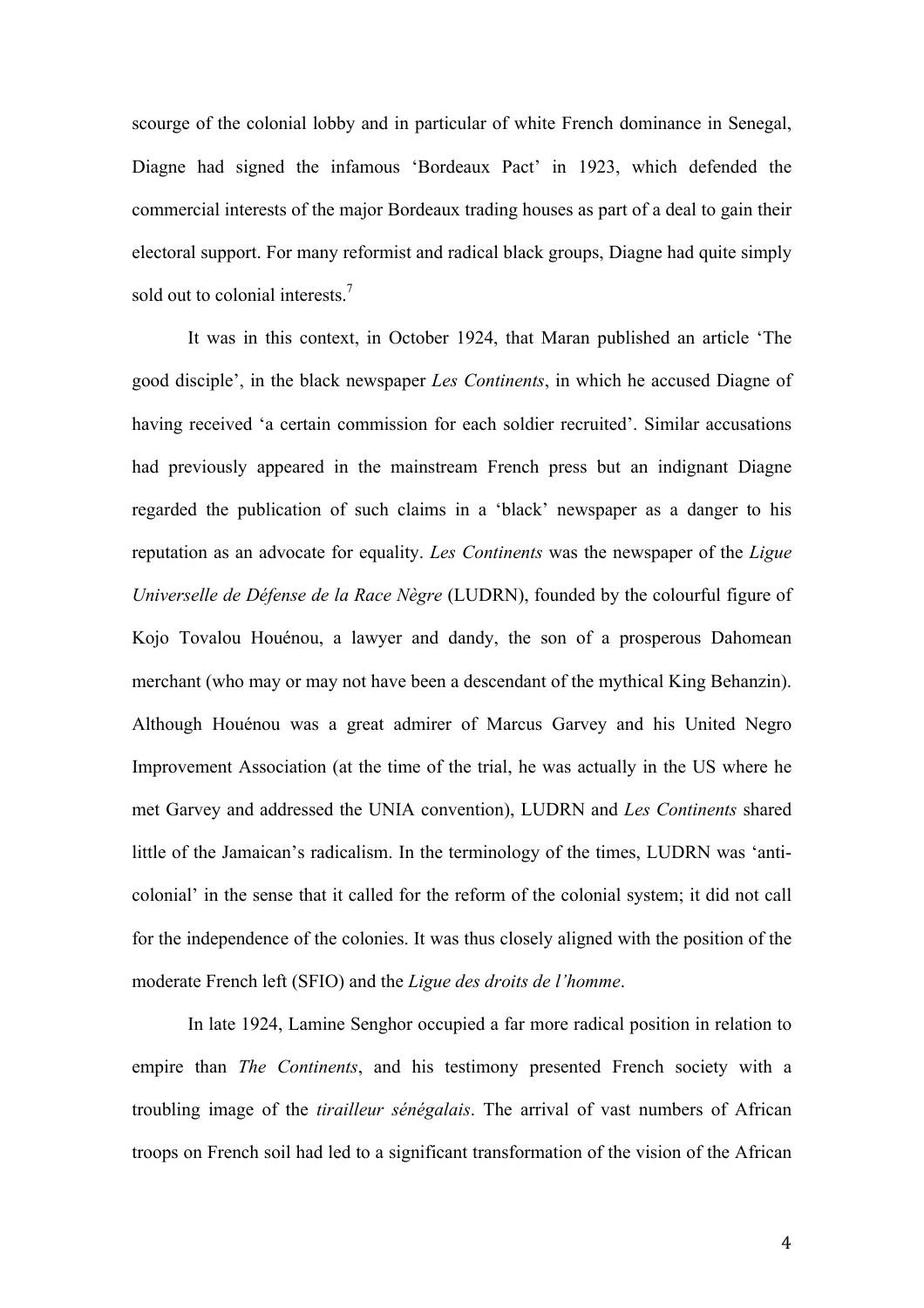in the popular imagination: in place of 'the savage', the image spread of the *tirailleur* as a 'big child' who smilingly served France (most infamously in the imagery for the *Banania* powdered chocolate drink). However, Lamine Senghor's intervention projected the *tirailleur sénégalais* as a man who had been radicalised by his experiences and who would now devote himself to the denunciation of colonial injustice. Unfortunately, we do not have access to Senghor's actual testimony but, shortly after the trial, he would write a general account of it for the radical newspaper *Le Paria* (The Pariah):

Instead of attempting to prove precisely how much the great slaver trader [Diagne] received for each Senegalese he recruited, they should have brought before him a whole procession of those blinded and mutilated in the war. […]

All of these victims would have spat in his face the infamy of the mission that he had undertaken.<sup>8</sup>

Senghor's views on the suffering endured by colonial soldiers were given authority by his own status as a 'mutilé de guerre' [war wounded]. In April 1917, his battalion of the *tirailleurs sénégalais* had been gassed near Verdun, and Senghor had suffered terrible injuries from which he never fully recovered, and he would die of tuberculosis in late 1927. As will be illustrated below, his position as a 'mutilé de guerre' opened up a space within 1920s France in which otherwise controversial/radical ideas could be given a hearing.

At the time of the trial, Senghor had been a militant for just a few weeks within the *Union Intercoloniale* (UIC), an organisation created by the French Communist Party (PCF) in 1921 with the aim of providing a forum in which a broad transcolonial front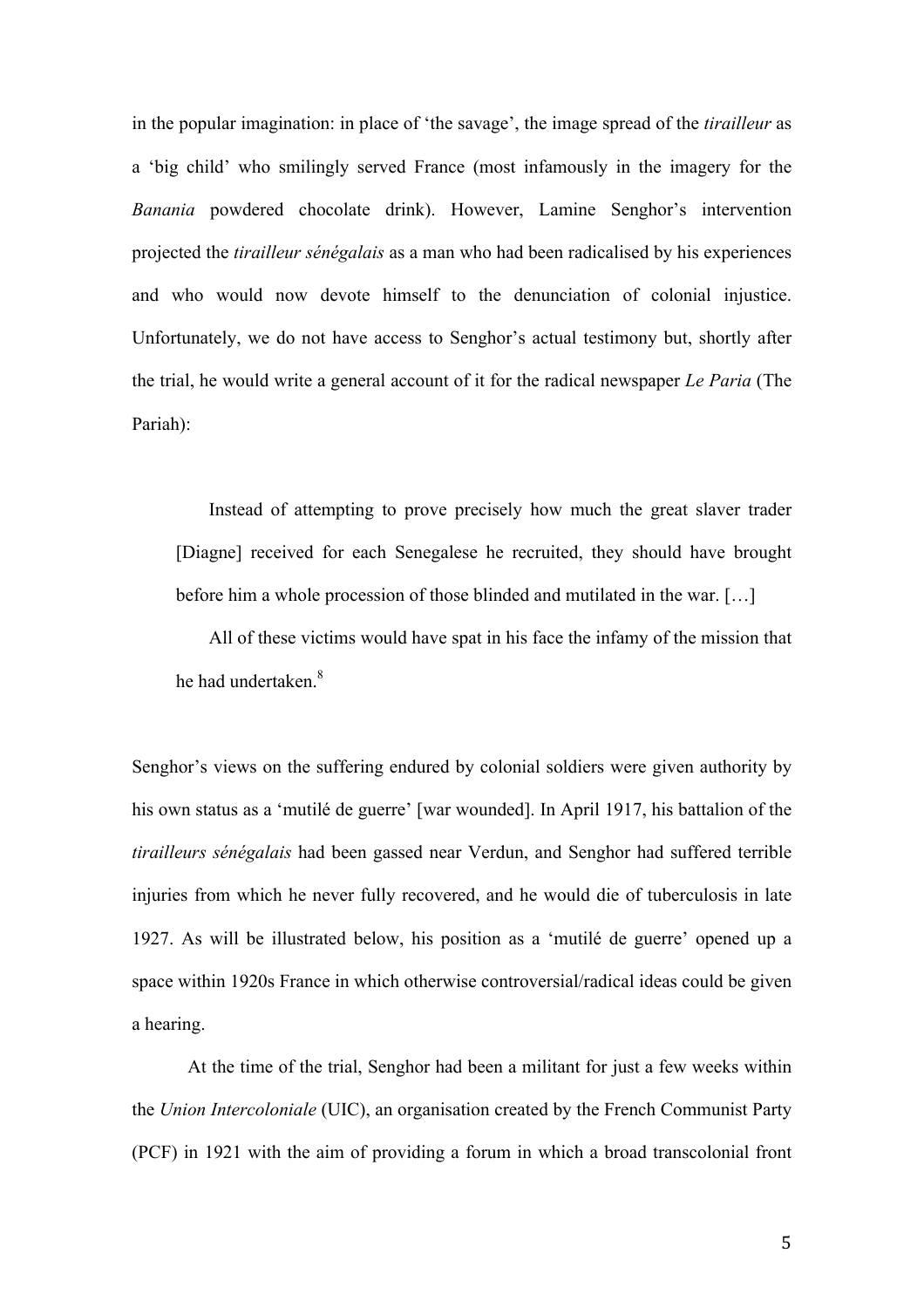against empire might develop. Although nominally an independent group run by and for representatives of the colonised peoples (Nguyen ai Quoc, the future Ho Chi Minh, was one of its most active members in its early stages), the UIC was in fact controlled by the PCF's Colonial Studies Committee. In the columns of the UIC's newspaper, *Le Paria*, were to be found the most violent denunciations of empire of the period, although the word 'independence' itself was rarely mentioned. What made the UIC far more menacing than Houénou's group was its Communist provenance, for the Communist International (or Comintern) of 1920 had adopted a resolutely anti-imperial stance. In practice, this had led to little concrete anti-colonial activity on the part of the communist parties of Europe but communism had come to be seen by many activists from the colonies as an ideology that might permit the creation of a global front to combat the worldwide reach of empire. Of course, one might legitimately question the good faith of the communist movement in its anti-imperialism—many Western communists largely shared the views of their imperialist counterparts regarding the backwardness of the colonised peoples of Africa and Asia—but the fact cannot be underestimated that communism was the sole metropolitan movement of the mid-1920s to call for the independence of the colonies: in the eyes of its colonised members, the UIC represented the potential for fruitful alliances in the imperial centre; while for the French authorities, the movement was a potentially subversive revolutionary force that needed to be closely policed.

Why though did the UIC send one of its newest recruits to speak in defence of a bourgeois, reformist newspaper? In 1924, the Comintern had called on communists to seek alliances with all anti-colonial nationalist movements: and the Diagne-*Les Continents* trial was perceived as an opportunity to create a united anti-colonial front between (bourgeois) reformers and (communist) radicals. This united front would only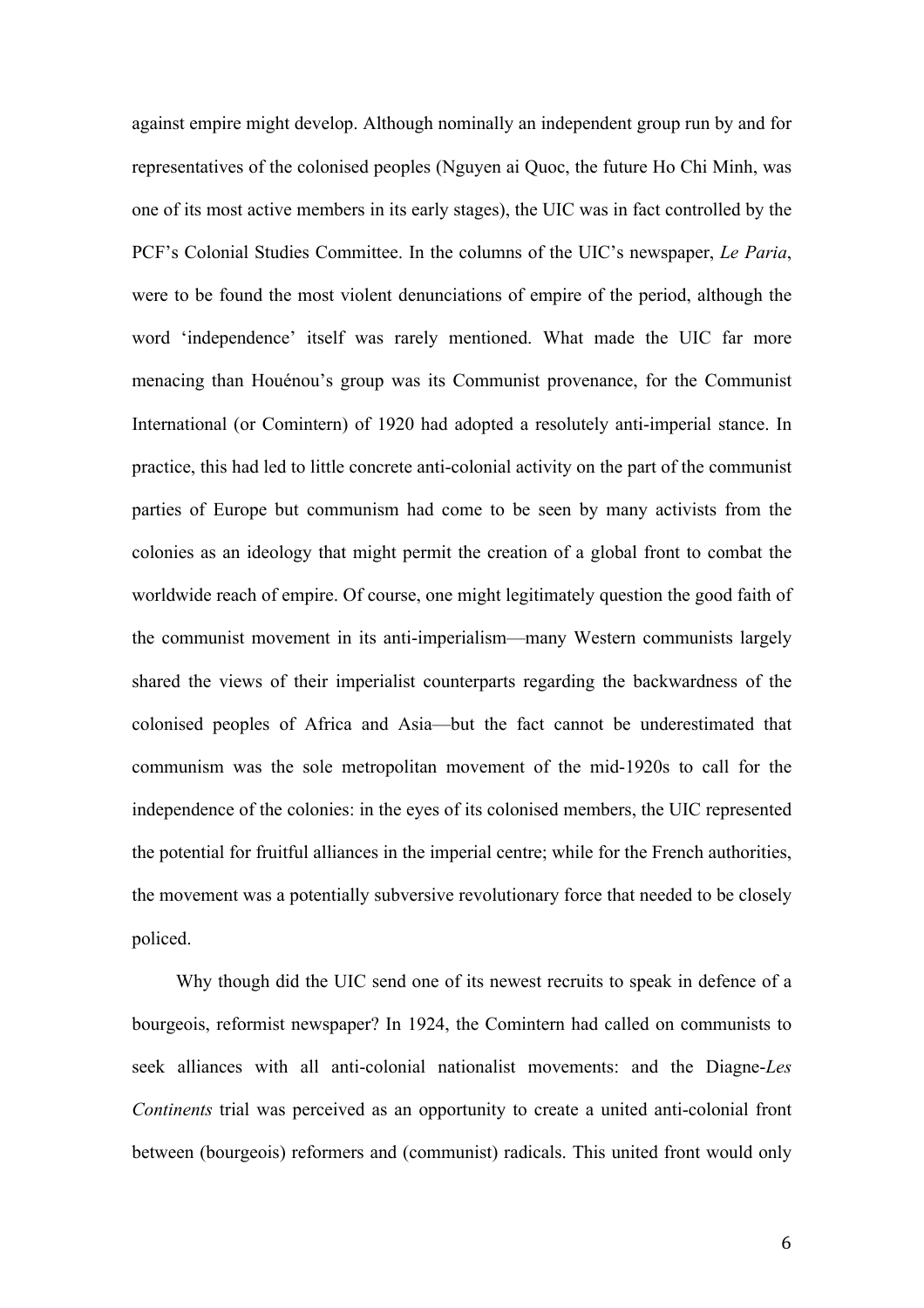last a few years but it is in this context that we must situate Lamine Senghor's activism. The newspaper lost the trial but, as was indicated above, the incident cemented a profound change in the perception of Diagne: previously seen by many blacks as a defender of his race, his status as a deputy constituting proof of the promises of assimilation, he now came to be regarded as a traitor to the black cause. For the radical black movements of the next few years, Diagne was the *bête noire*, often caustically dismissed as a 'nègre blanc' [*white negro*] or, in an echo of the charge made against him by Maran, decried as a 'négrier' [*slave trader*]: in a major irony, this prominent black politician became virtually the sole figure around whom disparate, radical black groups could unite in opposition.

What exactly had driven Lamine Senghor, the loyal *tirailleur sénégalais* who had defended the colonial 'homeland' in its hour of need to join the far-left militants of the emerging anti-colonial movement? The Diagne-*Continents* trial appears to have played a decisive role, for the young militant suddenly found himself face to face with the man who had promised so much to the African soldiers who had fought in the First World War. Indeed, for Sagna, Senghor's testimony during the trial reveals that 'more than the UIC militant, it is the war-wounded veteran whose wounds have been reopened who speaks'.<sup>9</sup> From November 1924 until his death three years later, Lamine Senghor would devote himself to various forms of anti-colonial militancy. Initially motivated by his status as a war veteran, this topic would remain central to almost every article and speech he would write. The fact that he had fought for France made it that much more difficult for the French authorities to dismiss him as a subversive, which surely did not escape the PCF leaders who decided to promote him within the movement's ranks. However, despite his commitment to the cause, Senghor's desire to return to Senegal never left him entirely. On 9 March 1925, a date by which he was immersed in anti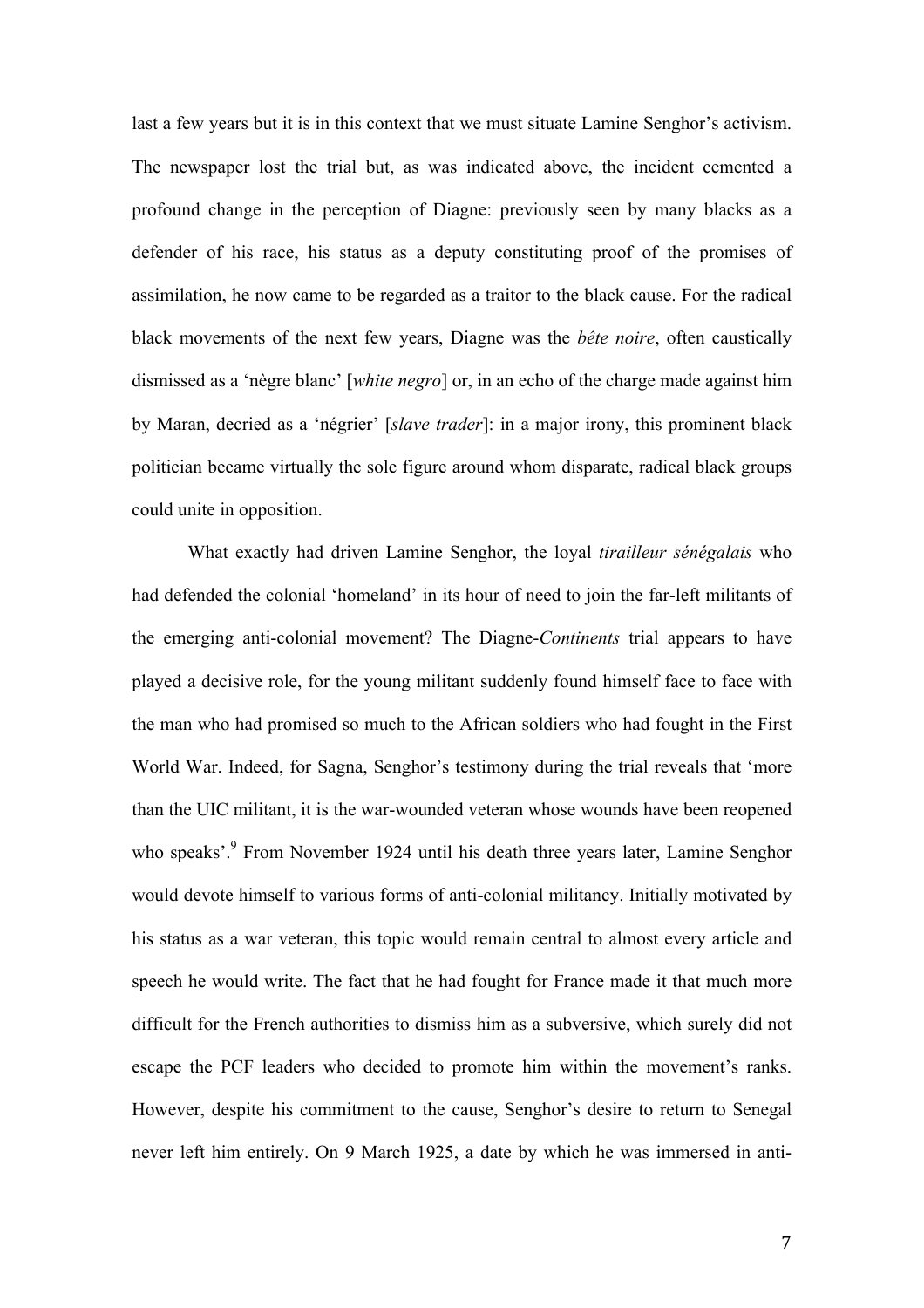colonial radicalism within the UIC, Senghor wrote to the Governor General of French West Africa to ask for his intervention to help him to be repatriated. Much correspondence flowed between the colonial authorities in Paris and Dakar but it was eventually decided that they should accede to this request as Senghor could be more easily controlled in the colonies. However, in the meantime, Senghor had changed his mind, fearing that some form of brutal repression would be waiting for him back home. He would never see Senegal again.<sup>10</sup>

### *L'Union intercoloniale and the rise of anti-colonialism*

In the aftermath of the trial, Lamine Senghor quickly became a mainstay of UIC activities. He had joined the UIC at a moment when its geographical focus was evolving: initially dominated by representatives from French Indochina, it had gradually integrated North Africans, Caribbeans and, now with Lamine Senghor, it reached out to sub-Saharan Africa. While many critics of colonialism would cite violence in the colonies as proof of the need to reform the colonial system, the UIC deemed this violence proof that colonialism could not be reformed. It is also striking that the UIC adopted a strategy in which violence and exploitation in the colonies were regularly evoked to the suffering endured by colonial soldiers during the First World War. For example, a flyer for a UIC meeting in March 1925 announces:

Colonial subjects! Senegalese, Dahomeans! During the war, black men were ground into the dust. Today, your brothers are still exploited to enrich the cotton plantations of Niger. They call it forced labour.<sup>11</sup>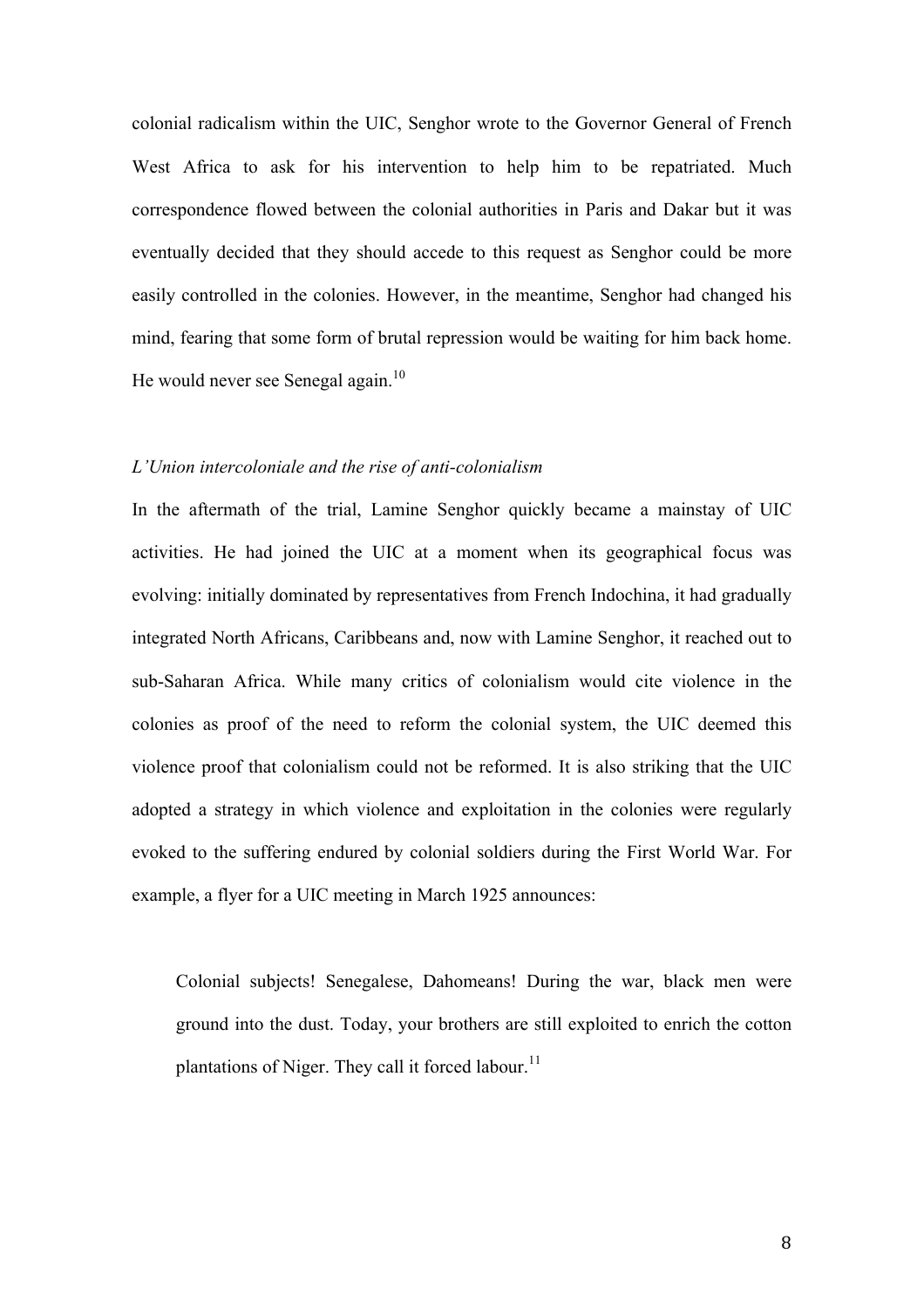Throughout 1925, Senghor was a regular contributor to *Le Paria*. He wrote about strikes in French West Africa projecting black and white workers united against their capitalist bosses, while condemning forced labour in the colonies as a new form of slavery, and, once again, decrying the failure of France to deliver on its promises to those African troops who had served the country so loyally during the Great War. In an article on forced labour, Senghor denounces what is essentially a 'system of slavery'. Outside of the four communes in Senegal (whose inhabitants enjoyed French citizenship), it was the code of *indigénat* that governed relations between coloniser and colonised, and forced labour was a permanent threat for any colonial subject. In denouncing this injustice, Senghor reminds his readership of the 'blood debt' and the promises that had been made to the colonised. The sacrifice made by the *tirailleurs sénégalais* was supposed to bring an end to forced labour and other forms of injustice:

So, that's the recognition shown by the 'Motherland' to its children who served as 'cannon fodder' from 1914-18; under Painlevé's premiership when 6,000 negroes were sacrificed in 3 days on 16, 17, 18 April 1917 at the Chemin des Dames! So, that's the reality of the promises made by the recruiters Diagne and Angoulvant in  $1917 - 182^{12}$ 

What is more, instead of compensating African soldiers for their sacrifice, they are now sent to fight in colonial wars in Morocco and Syria 'where 75% of the French army are negroes'; and, for those who might escape these conflicts, all they will be offered is the 'shameful slavery' of forced labour.<sup>13</sup>

Senghor's most significant contribution to the UIC was in seeking to forge alliances with representatives of other colonial movements, based on the principle that

9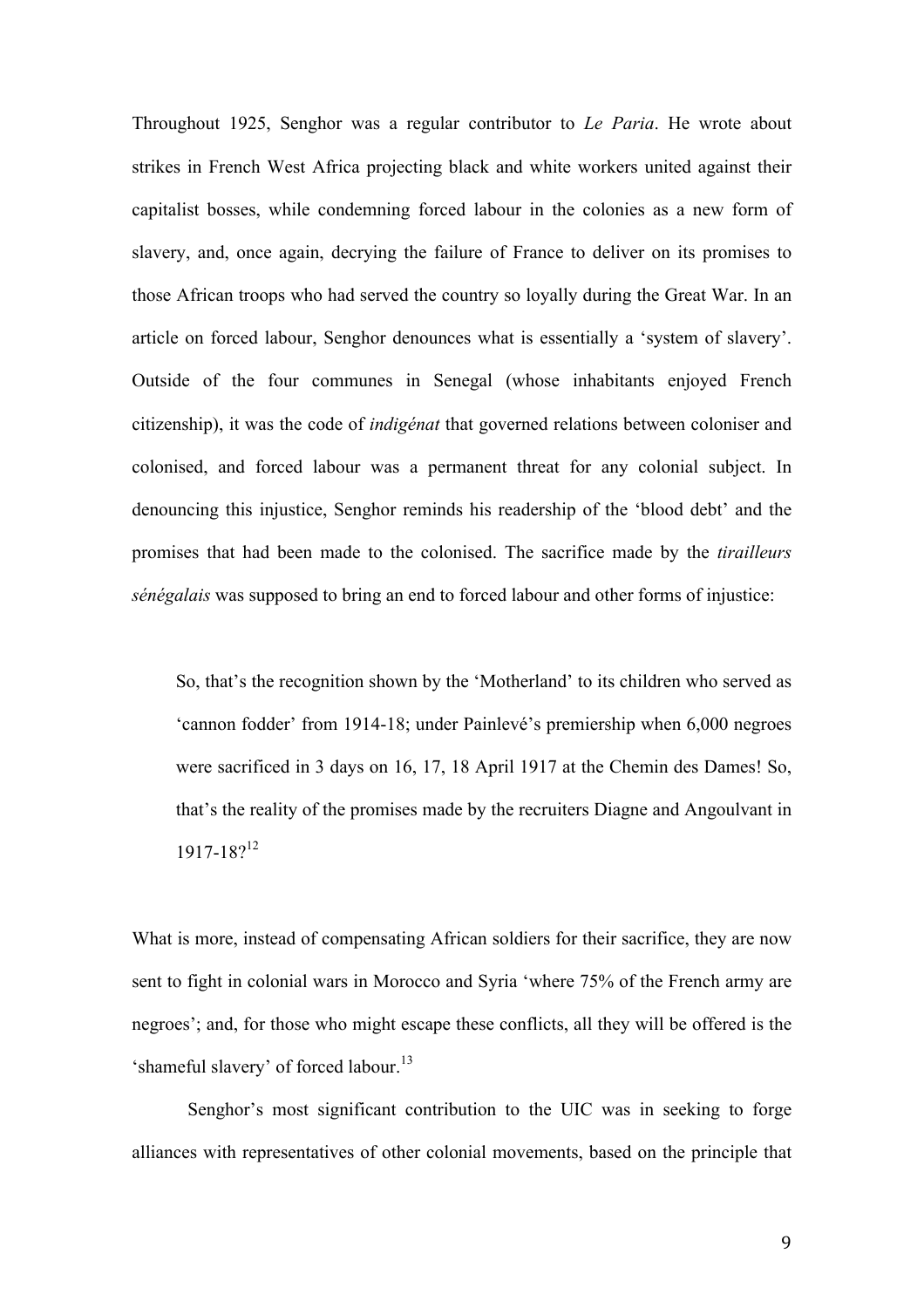the transnational reach of empire must be met with a transcolonial front of anticolonial resistance. In particular, Senghor threw himself wholeheartedly into the campaign against the Rif War in Morocco<sup>14</sup>—the conflict evoked in his article above in which *tirailleurs* formed the core of the French forces—, appearing at countless rallies alongside prominent UIC members, such as the Antillean Max Bloncourt and the Algerian Hadj Ali, as well as French communists, in particular Jacques Doriot and Paul Vaillant-Couturier, the latter of whom it is possible he may have encountered through the pacifist *Association Républicaine des Anciens Combattants* (ARAC). Another speaker with whom Senghor often shared the platform at rallies was the novelist, Henri Barbusse, like Vaillant-Couturier, a war veteran who gravitated from ARAC to the  $PCF<sup>15</sup>$ 

The Rif campaign completed Senghor's transformation into an anti-colonial militant, thrusting the young man into the limelight, inviting him to take to the stage to deliver tub-thumping speeches evoking solidarity between the workers of the world: the cause of the European proletariat was also the cause of the colonised. It was during this intense period that Senghor appears to have developed his skills as a powerful orator. This was also the period when he began his political education. In 1925, the PCF opened a 'Colonial School' for its growing band of colonised activists in the UIC, designed to improve their knowledge of Marxist ideology. Very few activists attended the classes and the 'school' closed after a few months but, while its doors were open, Lamine Senghor was one of the most assiduous students and his writing for *Le Paria* bears the imprint of this ideological training: essentially, the nationalist anti-colonial movements are cast as the prelude to a global world revolution. However, as will be shown below, Senghor's anti-colonialism deployed a rather heterodox form of communist ideology. The most important issue (as with Ho Chi Minh before him) was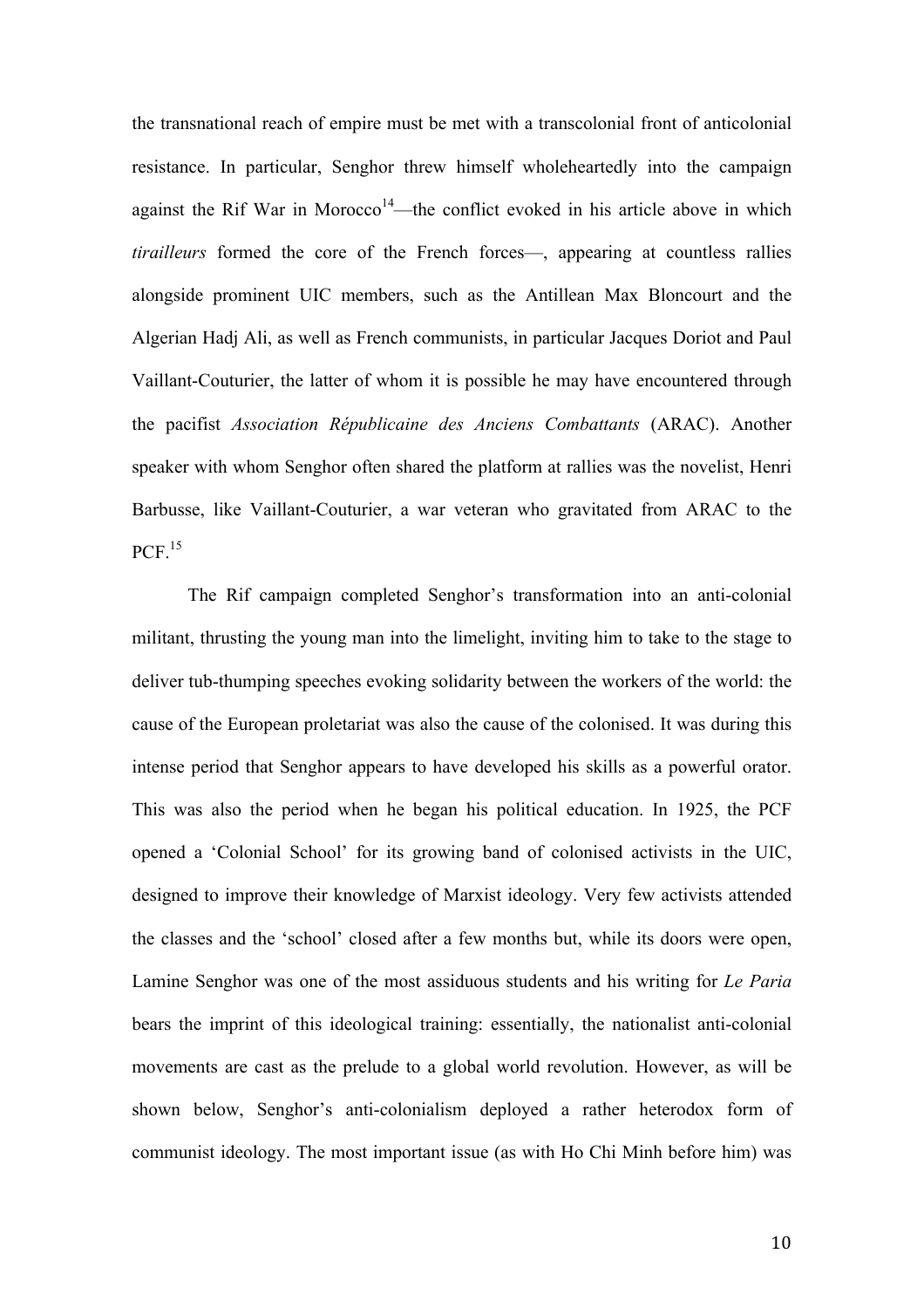the attempt to imagine an anti-colonial discourse capable of mobilising all colonised peoples: communist orthodoxy counts for far less than the ability to unite the colonised of the world.

The PCF-UIC campaign against the colonial war in the Rif Mountains was led by Jacques Doriot who saw in the resistance of the Moroccan indigenous leader, Abd El-Krim, against Spanish and French domination of the Rif region the perfect occasion for the PCF finally to prove its anti-colonial credentials to an increasingly impatient Comintern. When Abd el-Krim won a remarkable victory over the Spanish colonial army in September 1924, Doriot and Pierre Semard sent a congratulatory telegram on behalf of the *Jeunesses communistes* (published on the front page of *L'Humanité* the following day), which expressed the wish that 'after its definitive victory over Spanish imperialism, the people of the Rif will continue, together with the French and European proletariat, the struggle against all imperialists, until Moroccan soil has been fully liberated'.<sup>16</sup> Doriot's notoriety increased when he suggested in parliament on 4 February 1925 that French troops in Morocco desert rather than fight their 'proletarian' brothers in the Rif. (Ironically, the Rif War was won by the French primarily with the help of colonial troops, which meant that Doriot's fraternisation strategy was largely irrelevant to conditions on the ground.) It seemed at last as though the PCF was fully embracing the Comintern's anti-colonial agenda but, in reality, much of the PCF hierarchy was reluctant to lend the campaign its full support.

Lamine Senghor adopted the 'official' Comintern line and promoted an alliance between all those engaged in anti-colonial struggle: for instance, in his one (revealingly titled) article on the question for *Le Paria*—'The People of the Rif are not alone. They have by their side the oppressed of the world'—, he begins by linking the events in Morocco with the communist-nationalist revolt in China. However, his contributions go

11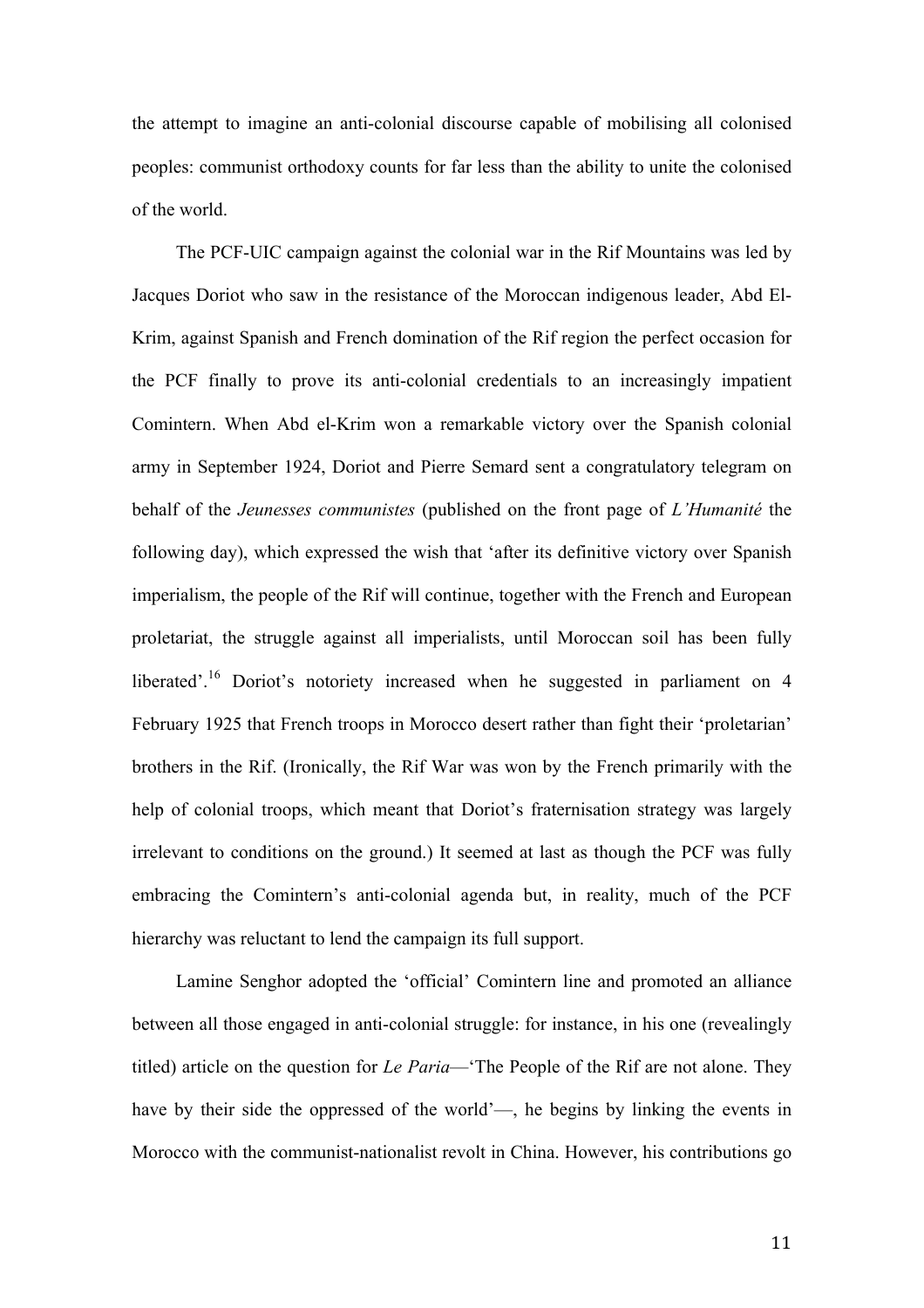beyond Doriot et al. in thinking through the specific nature of the uprising in the Rif, in particular articulating the potentially revolutionary nature of Islam and its role in fomenting anti-colonial revolt:

The eyes of Islam, in particular, are turned towards the struggle unfolding between the valiant people of the Rif and the might of French militarism; the whole Islamic world, carried along on a wave of enthusiasm, is watching this victorious march towards independence.

In light of this, French capitalism, which oppresses tens of millions of Muslims, screams in despair and rage.<sup>17</sup>

Whereas Doriot 'translates' the actions of the Rif rebels into a proto-communism, Lamine Senghor regards the sense of despair and oppression felt by the Islamic world as sufficient motivation in itself for their revolt. Indeed, his analysis of the role of Islam in popular resistance to Western military intervention is couched in terms that resonate with our own contemporary post  $9/11$  world:

With its usual hypocrisy, [French imperialism] presents the success of the Rif armies as the prelude to an Islamic crusade against the Christian world.

Islam, represented by 300 million slaves, crushed under the heel of different European imperialisms, thus receives the label of 'Barbarism' while European capitalism becomes 'Western Civilization'.<sup>18</sup>

The Rif war is here not the result of a Samuel Huntington-style clash of civilisations but rather the understandable resistance of a colonised people to external domination.

12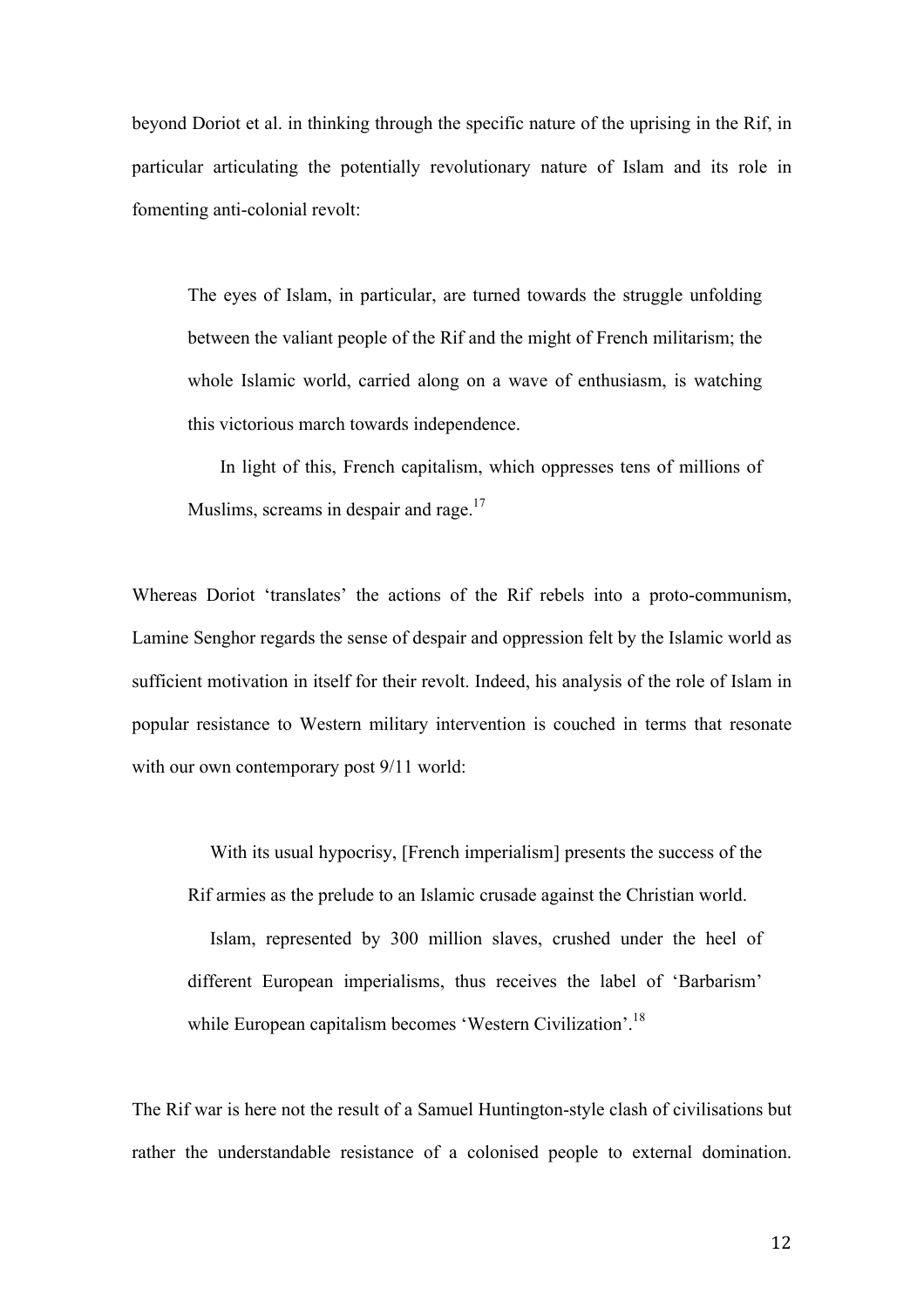Indeed, Senghor believes that there is considerable hypocrisy in the demonisation of Islam, for it is a 'spiritual force' that France itself had recently tried to win over to its cause: 'Can French imperialism not recall that France itself has built in Paris a mosque demanded by the faithful so that it could attempt to bring the spiritual force of Islam under its tutelage and rally its "partisans" under its flag?<sup>19</sup> Senghor here refers to the decision taken by the French parliament in 1920 to build a mosque in central Paris, offering official recognition for the contribution of France's Islamic subjects to victory in the First World War: the French Republic's gratitude towards Islam at a moment of existential crisis for the nation is a part of the historical record rarely dusted off in contemporary debates about secularism in France.

After loyally serving the PCF and the UIC throughout the Rif campaign, Lamine Senghor had gradually come by early 1926 to resent the limited space devoted by the communist movement to black questions in general as well as to his own marginalised status in particular. Many historians of French communism have signalled 'the imperial patriotism which coloured the colonial policies of the French Communist Party'.<sup>20</sup> Although seeking to situate themselves as the natural allies of the colonised, the communists often saw themselves as culturally, intellectually and politically more advanced than those they were purporting to help. In March 1925, Lamine Senghor had already expressed his frustration when asked by the PCF to stand in the local elections in the 13th *arrondissement* in Paris, a bourgeois district in which he had little chance of winning (a tactic not unfamiliar to French political parties today when 'promoting' minority candidates). As Philippe Dewitte argues, he was increasingly aware that he served as a 'token' figure for French communism.<sup>21</sup> The final straw came when the PCF was invited to send two representatives to the Congress of Black Workers in Chicago in October 1925. They selected Senghor and Bloncourt but, at the last minute, informed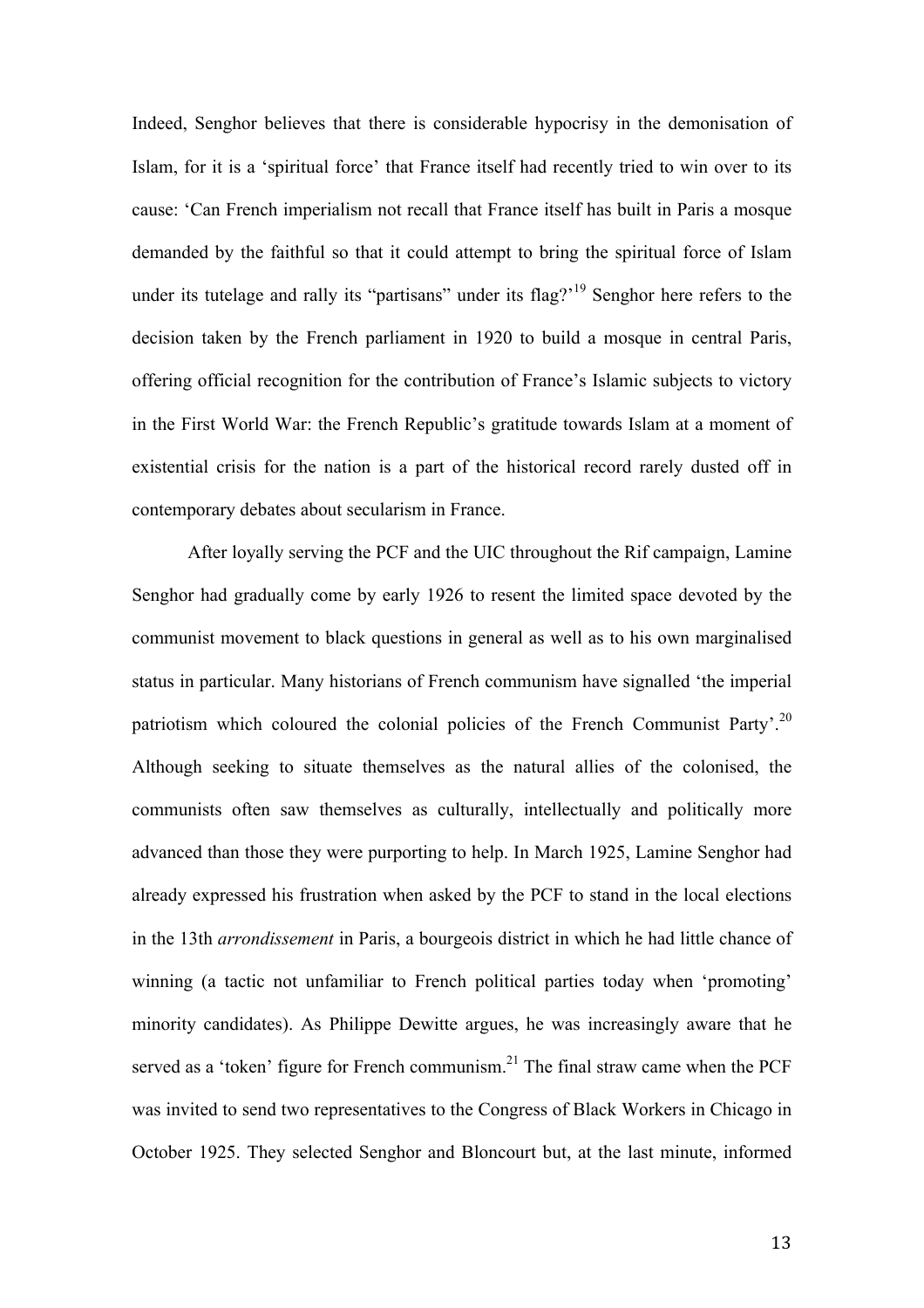them that they would have to pay for the journey out of their own pockets. When Senghor objected, it was suggested that he either work his passage to America or stow away: he refused. From this moment on, Senghor appears to have decided that, in order to promote the interests of black people, it was necessary to create independent black organisations, and in March 1926 with the creation of the *Comité de Défense de la Race Nègre*, he did just that. However, it would be wrong to assume that Senghor had split definitively from the PCF: for the final 18 months of his life, he kept both his friends and his enemies guessing about his motives and his allegiances, seeking to carve out a political discourse in which both race and class might carry equal weight.

## *The Defence of the Negro Race*

On 26 March 1926, Lamine Senghor officially registered his new association and embarked on a tour of France's port cities in order to encounter the small working-class black community and attempt to convince them of the utility of joining the CDRN: his skills as a public speaker, honed during the Rif campaign, served him well and by the summer of 1926 it was estimated by the agents of the CAI, the system of surveillance overseen by the Ministry for the Colines, that he had recruited over 500 members (in a black population numbered at less than  $20,000$ .<sup>22</sup> Throughout the rest of the year, it appeared that he had broken entirely with the PCF and had decided to devote himself to defending the black community, deploying the reformist language of the *Ligue des Droits de l'Homme* and parts of the French Socialist party. Senghor's self-presentation was yet again that of a 'mutilé de guerre', thereby underlining his service to 'the homeland'. In early CDRN documentation, there was no mention of capitalist imperialism; instead, the group diplomatically positioned itself within the lineage of France's great humanitarians and philanthropists. The respectable CDRN fired off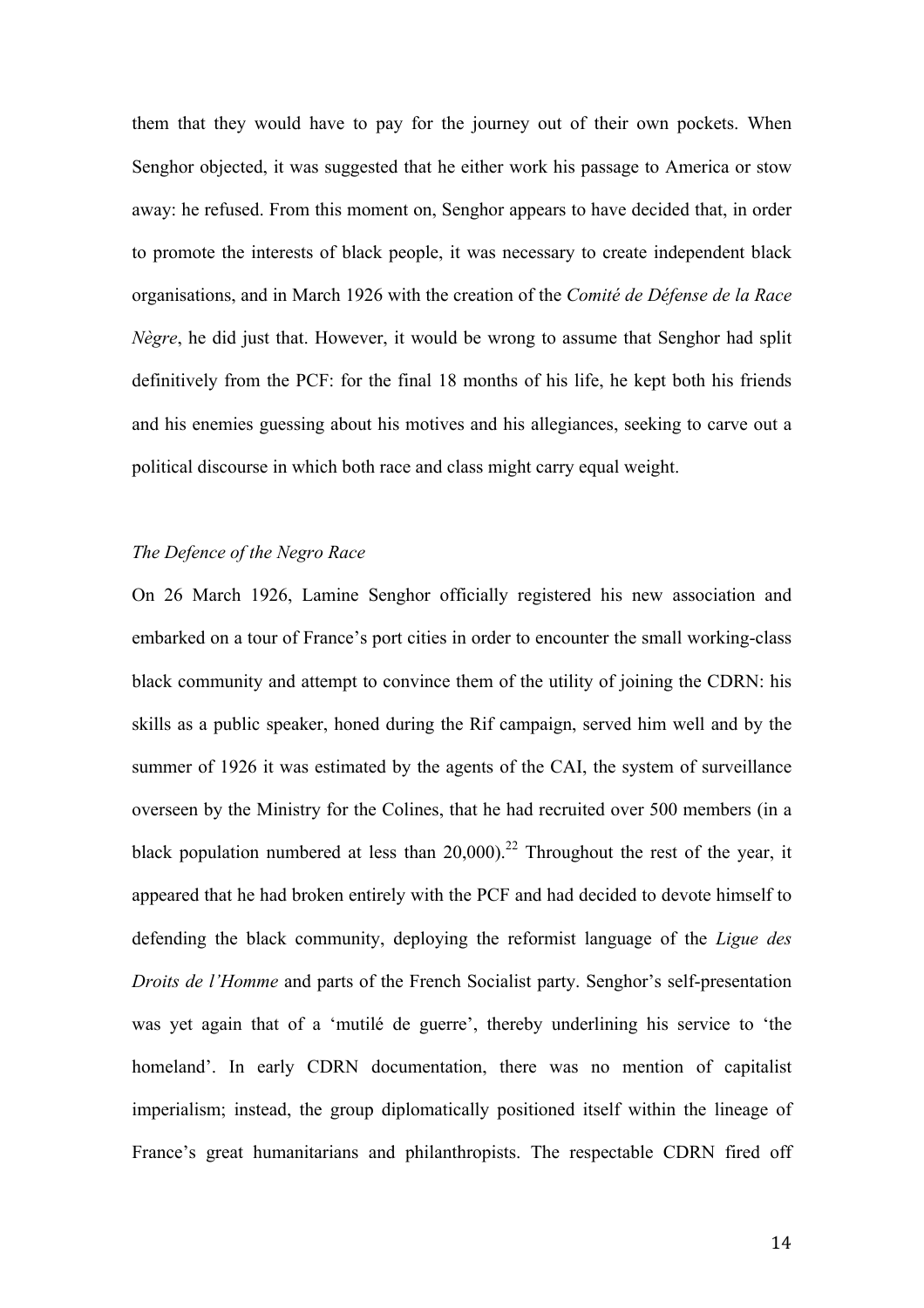letters to the President of the Republic and the Minister for the Colonies proclaiming their loyalty and devotion to France, and requesting financial and logistical support. On 4 October 1926, the Secretary General of the CDRN wrote to the French President asking him to support those who had given so much to France:

We are asking France for a favour (indeed, we are asking all French people), for their support, in recognition of the blood shed on the battlefield… We are not engaging in politics by speaking about the rights of Negroes, for it was the French republic that first proclaimed them and it must now work to maintain them.<sup>23</sup>

The CAI archives reveal that this letter and other requests were met with silence by distrustful French authorities.

As with many contemporary groups seeking equality for black people in France, the CDRN posited slavery and racism towards black people as a betrayal of Republican France (rather than a paradox inherent in the alleged universalism of the postrevolutionary nation). It is thus unsurprising that one of their first acts was to organise a procession in July 1926 to lay a wreath on the grave of Victor Schœlcher (a procession to Schœlcher's grave was the default gesture on which almost all black associations fell back at some point during this period). Far from the scathing attacks on imperialism found in *Le Paria*, the CDRN evoked the notion of 'the Great Family of Man'. Almost pleadingly, the group claimed that all they wanted was for 'the Negro to be treated with a bit more humanity' and they proposed a set of concrete proposals for black community institutions: a museum, a library, a bar-restaurant, and a hostel. $^{24}$ 

This might appear to situate the CDRN less within the frame of an emerging black internationalism and radical anti-colonialism than within the type of reformist

15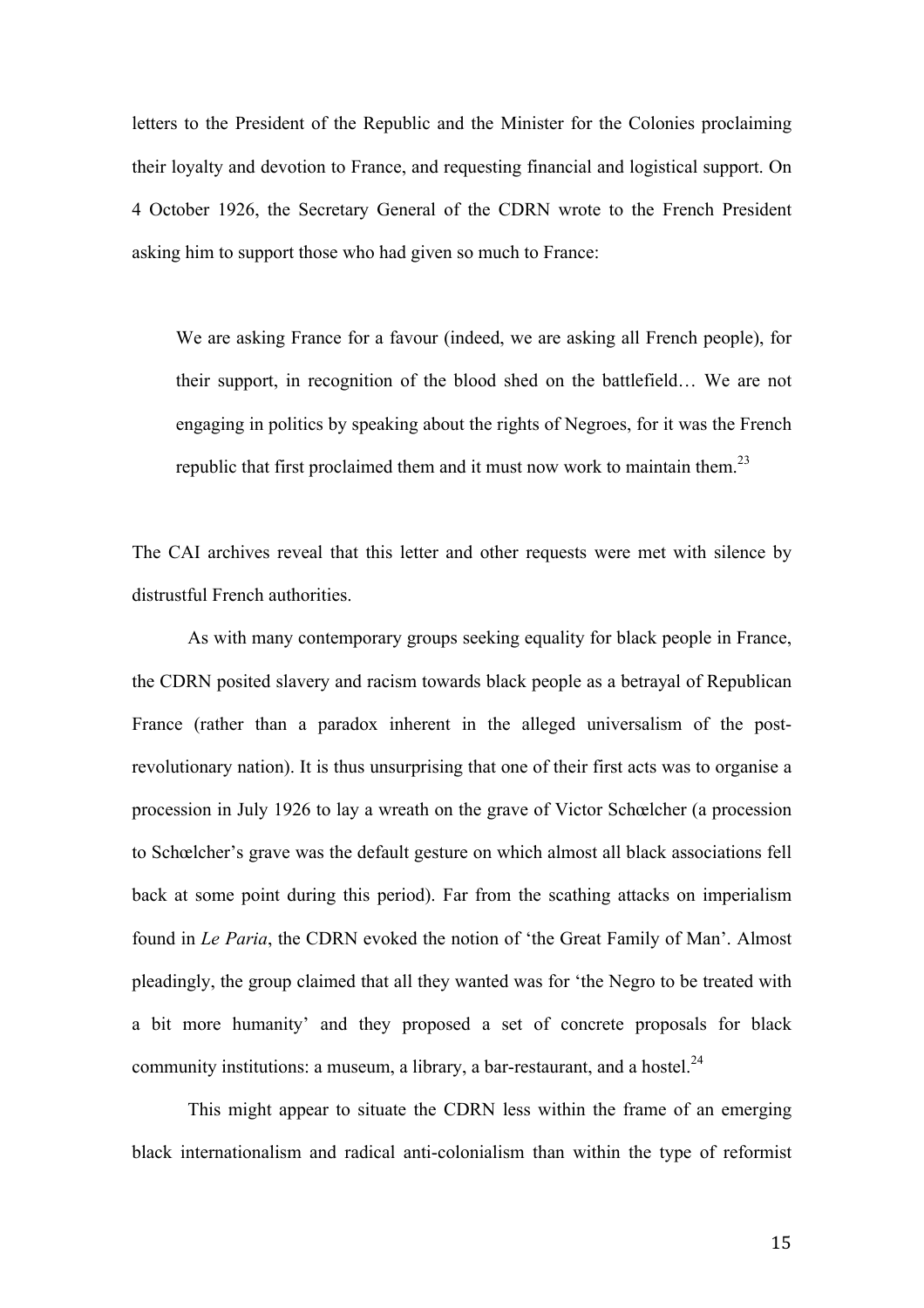assimilationism that critics have seen as the hallmark of black politics in France, especially in the 1920s. However, despite a (temporary) toning down of the radicalism that had marked the UIC, the CDRN continued to probe at the open wound of France's treatment of its African veterans. In the first issue of its newspaper, *La Voix des Nègres* [The Voice of the Negroes], an unsigned article focused on an issue dear to Lamine Senghor, namely the pensions awarded to the *tirailleurs*. In a litany of rhetorical questions—that begin with the title of the article, 'Why are we treated as inferior?'—, the author (who may well be Senghor) exposes the hypocrisy of France regarding the debt it owes to the *tirailleurs*:

Why does a tirailleur sénégalais, wounded in the 'Great War', now domiciled in France, receive a pension worth between 6 and 8 times less than that paid to a French veteran with the same injuries and adjuged to have the same level of invalidity? […] Is the blood of a Negro not worth the same as that of a white man? Why was there equality when it came to responsibilities, but then two weights and two measures when rights were assessed? $2^{25}$ 

In perhaps a conscious echo of Shakespeare's Shylock ('Is the blood of a Negro not worth the same as that of a white man?'), Senghor reveals the racial prejudice that underlies supposedly dispassionate financial calculations. The article concludes—in a fashion reminiscent of *Le Paria*—with a table comparing the pensions of the *tirailleurs* and French veterans (the emerging anti-colonialism of the period consistently used statistics and other information provided by the colonial system to denounce the injustice of that very system). $^{26}$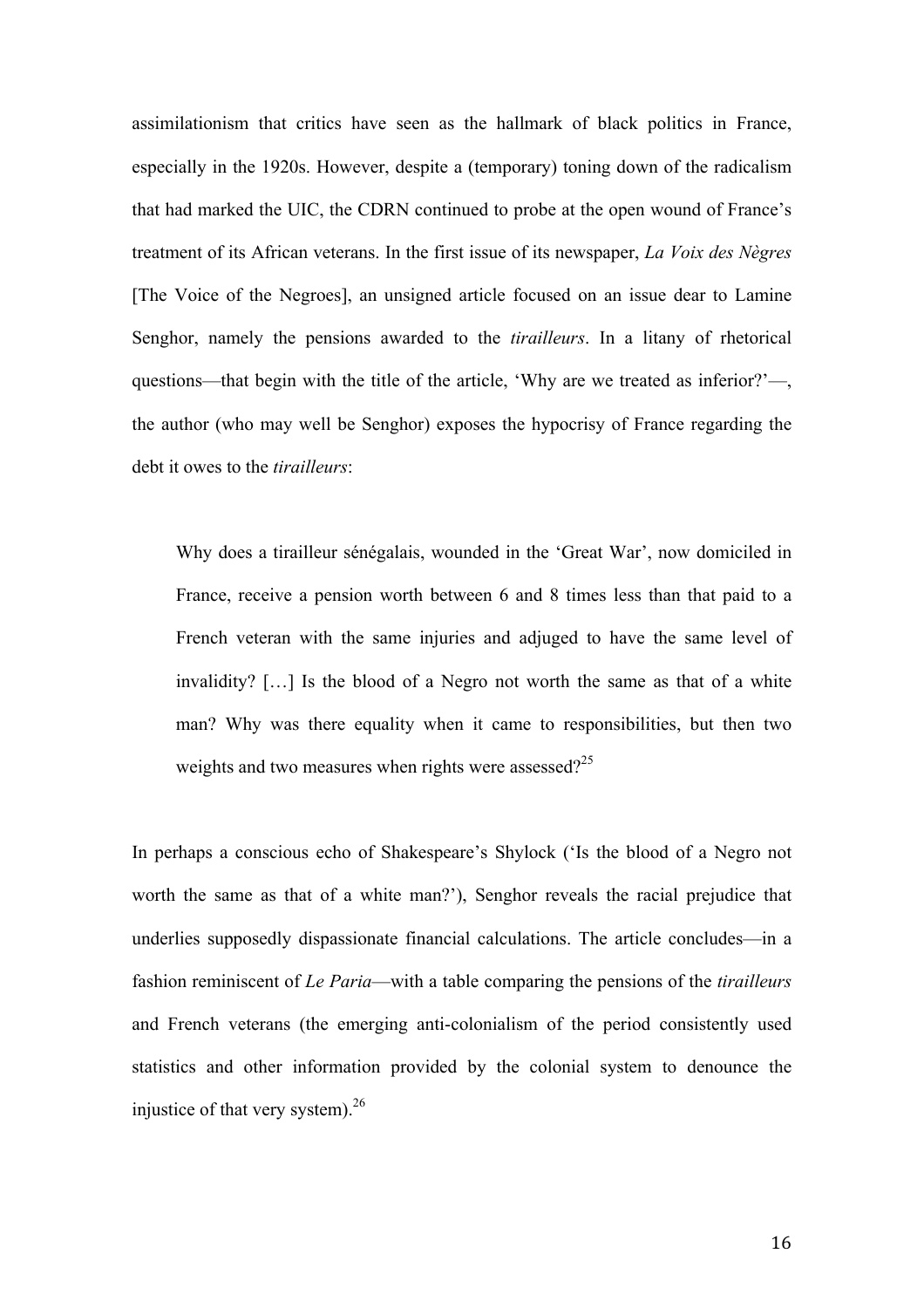What is most original about the CDRN, however, as both Christopher Miller and Brent Hayes Edwards have shown in their meticulous analysis of CDRN writings, is its critical reflection on the language of race, its exploration of the modes of self-definition available to black people.<sup>27</sup> The CAI records indicate that there had been much internal discussion within the CDRN about whether to use the term 'noir' or 'nègre' in their title, and Lamine Senghor appears to have played a decisive role in pushing the committee towards the latter term.

The two key newspaper articles in which Senghor articulates his ideas on the language of race are: 'The Negroes have Awoken', published in *Le Paria* in April 1926, which constituted an intellectual 'manifesto' announcing the creation of his new movement; and 'The Word "Negro"' from the first issue of *La Voix des Nègres*, published in January 1927. The latter article has received by far the greater critical attention, but, in fact, the two pieces are almost identical, the latter essentially a minor reworking of the former. This complicates the notion of the 'racial' turn in Senghor's thinking as evidence of his complete disillusionment with communism: the publication of such an article in the columns of *Le Paria* makes it clear that in many respects the break with his former communist allies was only partial.

In 'The Negroes have awoken', Senghor articulates a racial identity that is based not on shared racial characteristics but (as with the Islamic identity outlined in his article on the Rif War) on a shared sense of oppression:

One of the great questions of our age is that of the awakening of the Negro.

[...] To be a Negro is to be exploited until one's last drop of blood has been spilt or to be transformed into a soldier defending the interests of capitalism against those who would dare try to stop its advance.<sup>28</sup>

17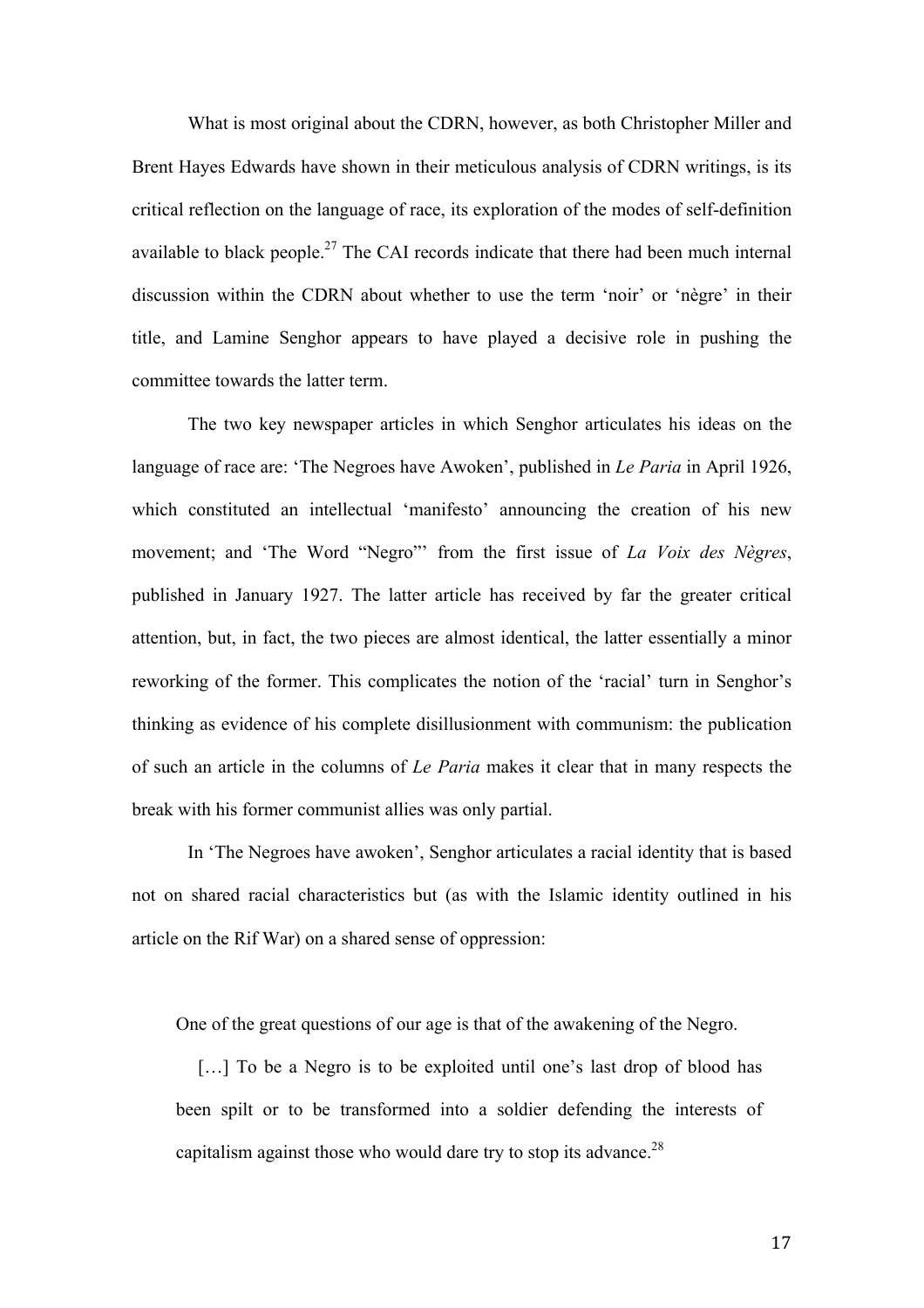In 1926, to call for 'the awakening of the negro' was immediately to evoke a set of ideas and a vocabulary that had been rendered popular by Marcus Garvey. In the course of his seemingly inexorable rise as a major leader of black America (until his conviction for mail fraud in 1925), Garvey had consistently called for the black world to wake from its long sleep, and his calls for black people to take pride in themselves had resonated around the world. Indeed, although not directly acknowledging his influence, the CDRN clearly owed a lot to Garvey—in terms of iconography (the shooting star in the naïve, romanticised image of Africa featured on the association's headed paper, and the black star of its official stamp) and of language, especially the repeated appeals to black pride and solidarity: equally, Senghor and the CDRN rejected the elitism of the Jamaican's African-American rival W.E.B. DuBois who argued that racial progress should be led by a 'talented tenth' of black people. The influence of Garvey on black politics in interwar France has commonly been underplayed, as the general assimilationism that marks these French groups seems in many ways to be the antithesis of Garvey's identitarian discourse, and the Jamaican's anti-communist stance meant that it would have been difficult for Senghor and other militants to embrace him openly (Garvey did meet black groups, although not the LDRN, successor to the CDRN, when he finally visited Paris late in 1928). However, from Kojo Tovalou Houénou to Lamine Senghor and later Césaire, Damas and Senghor, these black French activists are operating (consciously or not) within a discursive space opened up by Garvey when they argue for the dignity of 'le Nègre' and call for the rejection of the white world's stereotypical and racist vision of the black world. This dialogue between Garvey and the militants of the CDRN should not come as a surprise, for as Brent Hayes Edwards has convincingly argued, the black movement of the interwar years is a resolutely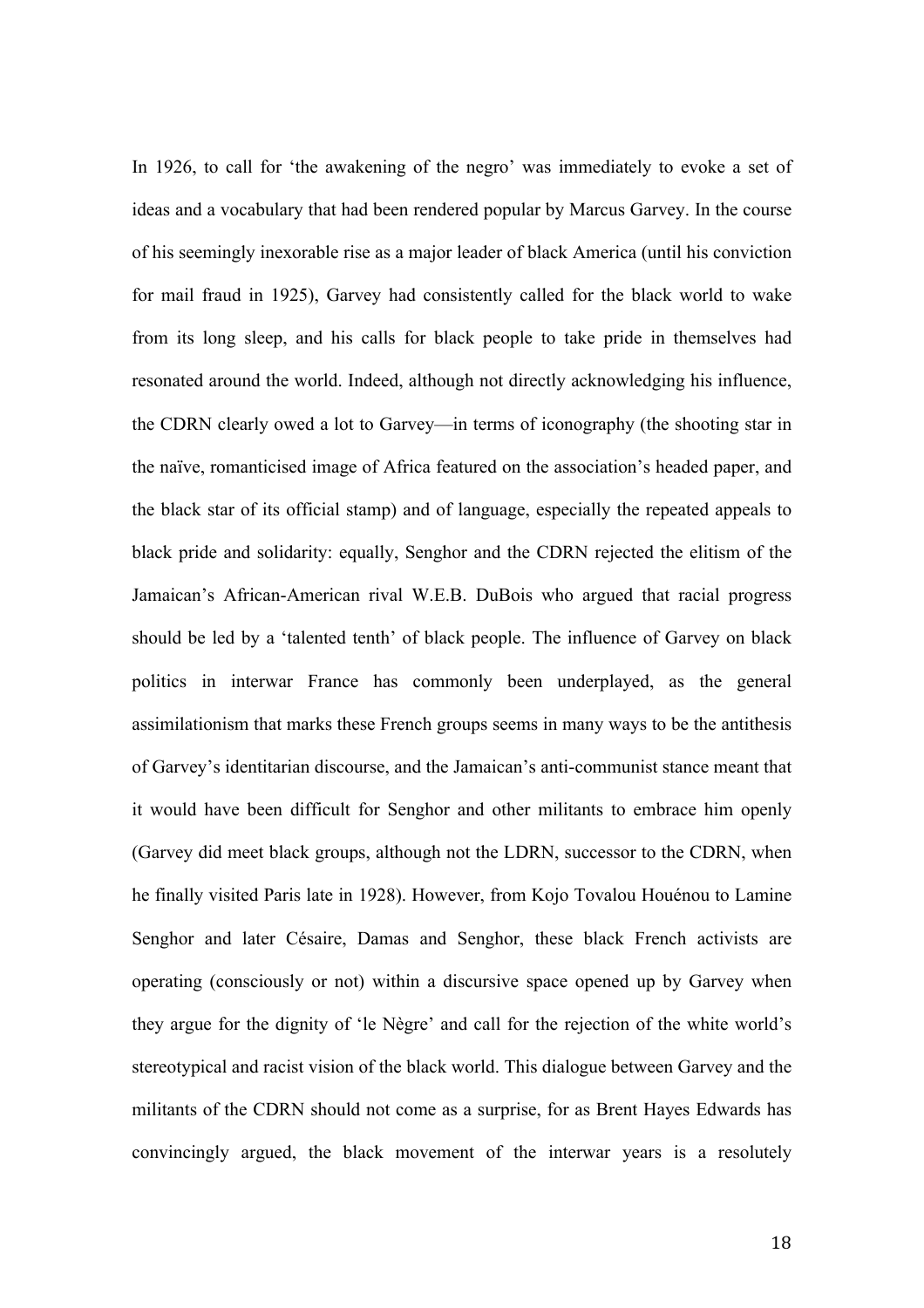transnational phenomenon in which translation (both literal and metaphorical) of ideas from one context to another plays a central role. Such translation can often appear as *mistranslation*, but, for Edwards, the translational and transnational nature of black diasporic practice inevitably highlights differences across black communities in the very process of seeking to imagine unity.

The most striking aspect of this transnational process of translation of Garvey's ideas is the CDRN's use of the term 'Nègre' as a proud badge of self-identification, just as Garvey had proclaimed himself a 'Negro' (always with a capital 'N'). In an era when the term 'noir' was widely gaining prominence as a more dignified replacement for 'nègre', seen as derogatory and demeaning, Senghor and the CDRN deliberately choose 'Nègre' as the term that encompasses all black people:

It is our honour and our glory to call ourselves Negroes with a capital N. It is our Negro race that we wish to guide along the path towards its total liberation from the yoke of slavery. We want to impose the respect due to our race, as well as its equality with all of the other races of the earth; which is our right and our duty. $^{29}$ 

The 'nègre' is an individual who has been downtrodden and oppressed through slavery, colonialism, segregation: the terms 'noir' and 'homme de couleur' are seen merely as escape routes for educated blacks seeking a place in a dominant white society. The first step towards liberation is to embrace one's identity as a 'nègre': for that allows one to perecive the true nature of Western oppression of the black world. The transnational black identity evoked here is, in sociological terms, 'thin', that is, a strategic identity designed to create a coalition against empire: it was not until Negritude a decade later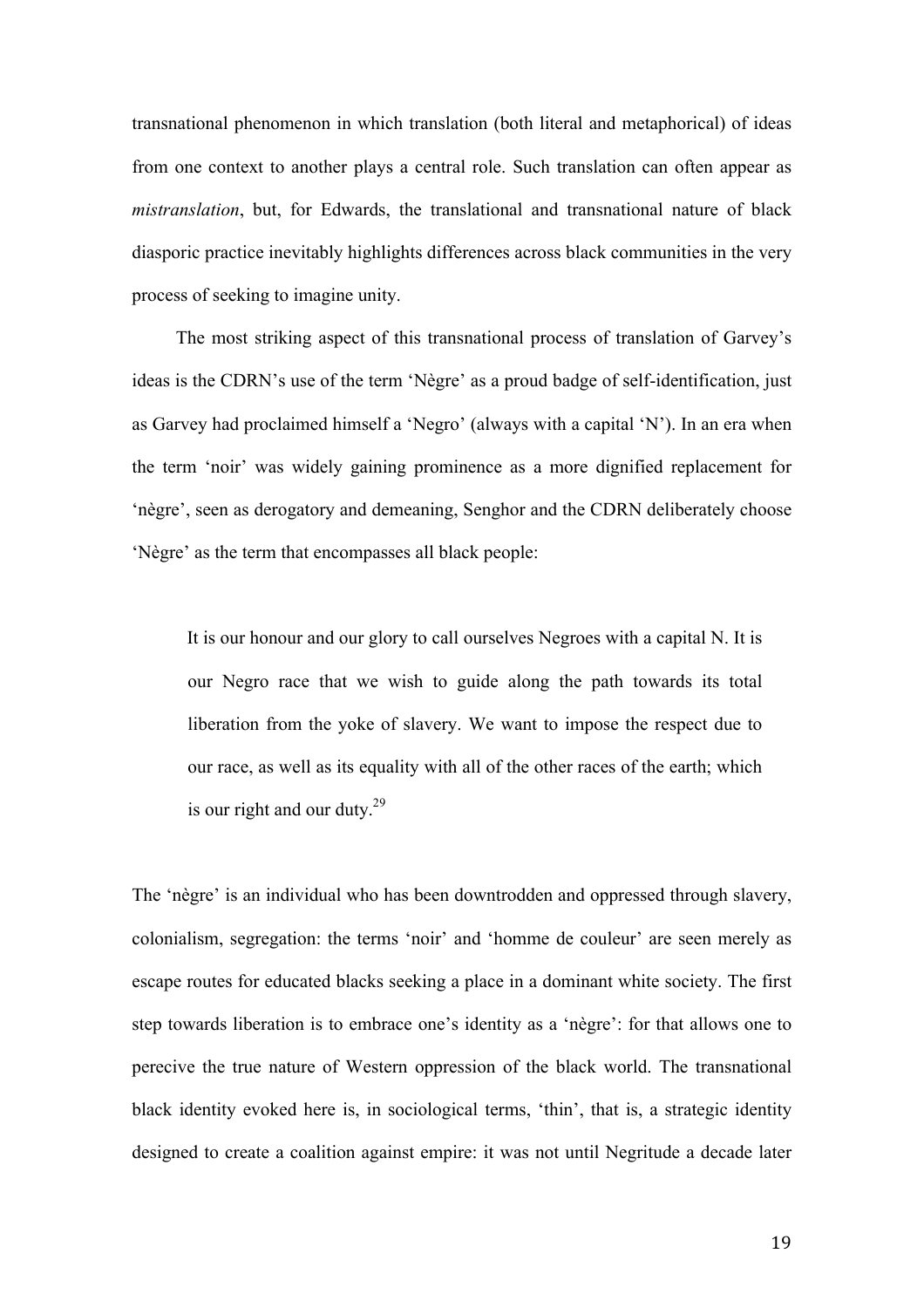that a 'thick' black identity, based on culture and philosophy would begin to be articulated  $30$ 

### *The dream of an anti-imperialist global revolution*

Despite the projection of a unified 'Negro' community, dissent and conflict consistently undermined Senghor's efforts. Even as the first issue of the CDRN's newspaper, *La Voix des Nègres* proudly and insistently proclaimed the unity of 'les nègres', the CDRN was in fact in the middle of a long and protracted schism that would several months later lead to the break-up of the organisation with Senghor and his fellow radicals deserting en masse to create the *Ligue de Défense de la Race Nègre*. In the midst of the CDRN in-fighting, Lamine Senghor enjoyed one final moment of glory, which sealed his reputation as the leading black anti-colonialist of his day, when he was invited to speak at the inaugural meeting of the League against Imperialism (LAI) in Brussels (10- 14 February 1927).<sup>31</sup> The LAI was largely a communist initiative—the main organiser was Willi Münzenberg, the famous 'red millionaire' and communist deputy to the Reichstag<sup>32</sup>—, but in its initial phase it sought to rally all anti-colonial forces together (a realisation of the Comintern's 1924 call for alliances between communist and nationalists that would within a year of Brussels be superseded by a shift to the promotion of class-versus-class struggle). In his speech at the Congress, Lamine Senghor, liberated from the moderation that had marked most of his contributions to the CDRN, launched into a vehement attack on imperialism as a renewed form of slavery. Imperialism cannot hope to bring civilisation to the colonies for it is an inherently unjust system of domination. Senghor denounces the cruel treatment of the colonised, the violence, forced labour and, yet again, the iniquity and double standards of the pensions paid to colonial veterans of the First World War: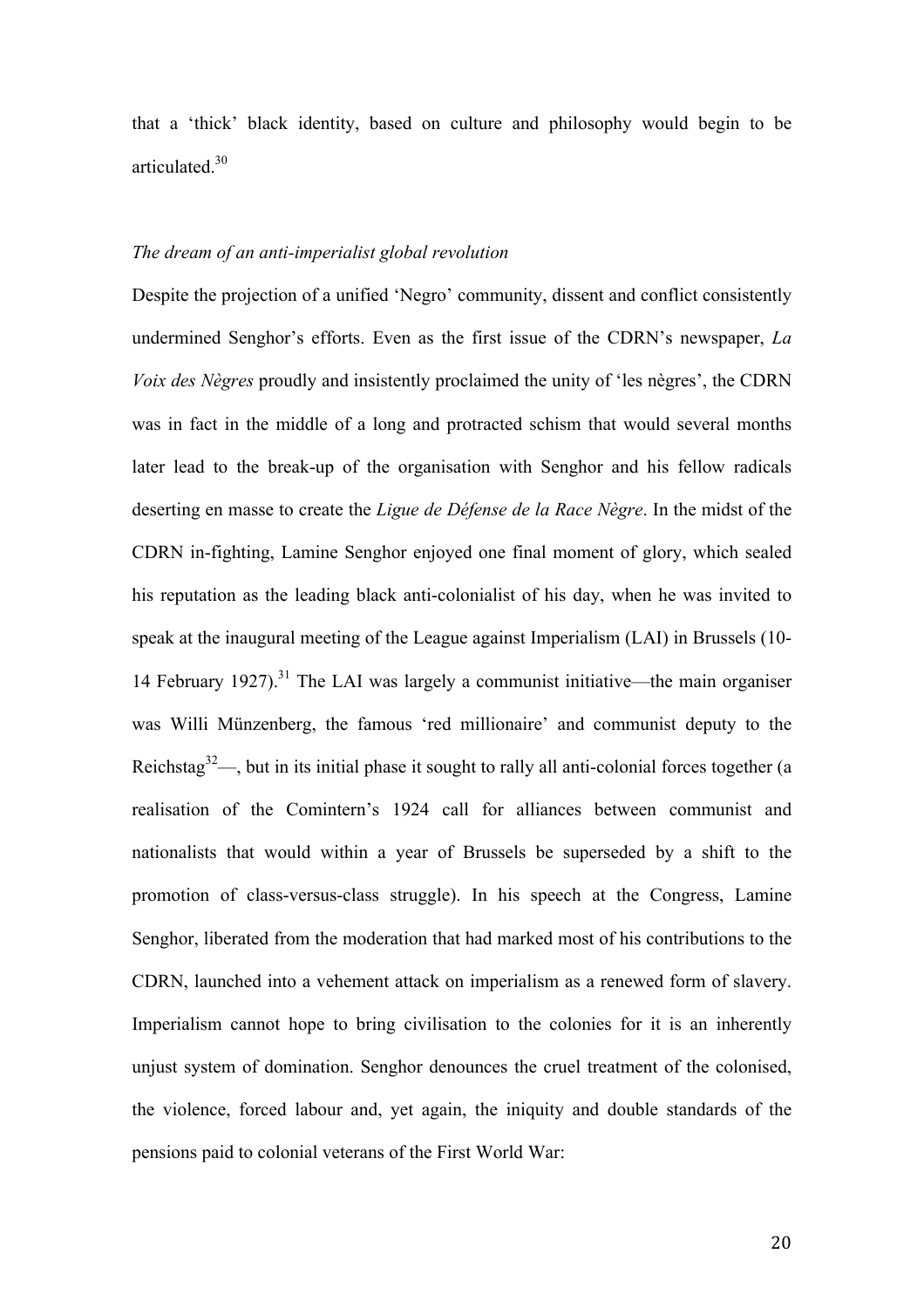You have all seen that, during the war, as many Negroes as possible were recruited and led off to be killed. […]

The Negro is now more clear-sighted. We know and are deeply aware that, when we are needed, to lay down our lives or do hard labour, then we are French; but when it's a question of giving us rights, we are no longer French, we are Negroes.<sup>33</sup>

The speech was a huge success not solely in the Congress hall but around the world: W.E.B. DuBois's *The Crisis* reported Senghor's words approvingly in its July 1927 edition, the author having discovered a translation of the speech in the 15 May edition of *The Living Age*. <sup>34</sup> In a fascinating article published just a few months after the Congress, Roger Baldwin, the director of the American Civil Liberties Union, cited Senghor as one of the most eminent of the 'men without a homeland', those political exiles who had made Paris their home.<sup>35</sup> In the final stages of the Congress, the LAI placed Senghor at the head of the working party asked to draft the 'Resolution on the negro question' and the finished document bore all the hallmarks of his fiery rhetoric.<sup>36</sup> Little more than two years after his first public appearance, this young man from Senegal had managed to carve out a position as a radical spokesman not only for black people in France but also internationally.

The final highpoint in Lamine Senghor's career was the publication of *La Violation d'un pays* [*The Rape of a Land*]. This slim volume of about 30 pages relates in polemical fashion the bloody history of slavery and colonialism. Sometimes described as a brochure or pamphlet, it is in fact a deeply hybrid text that mixes the form of the fable (it even begins with the traditional 'once upon a time' opening) with a highly didactic approach, utilising the political language of revolutionary communism: the text is also accompanied by 5 simple line drawings designed to reinforce the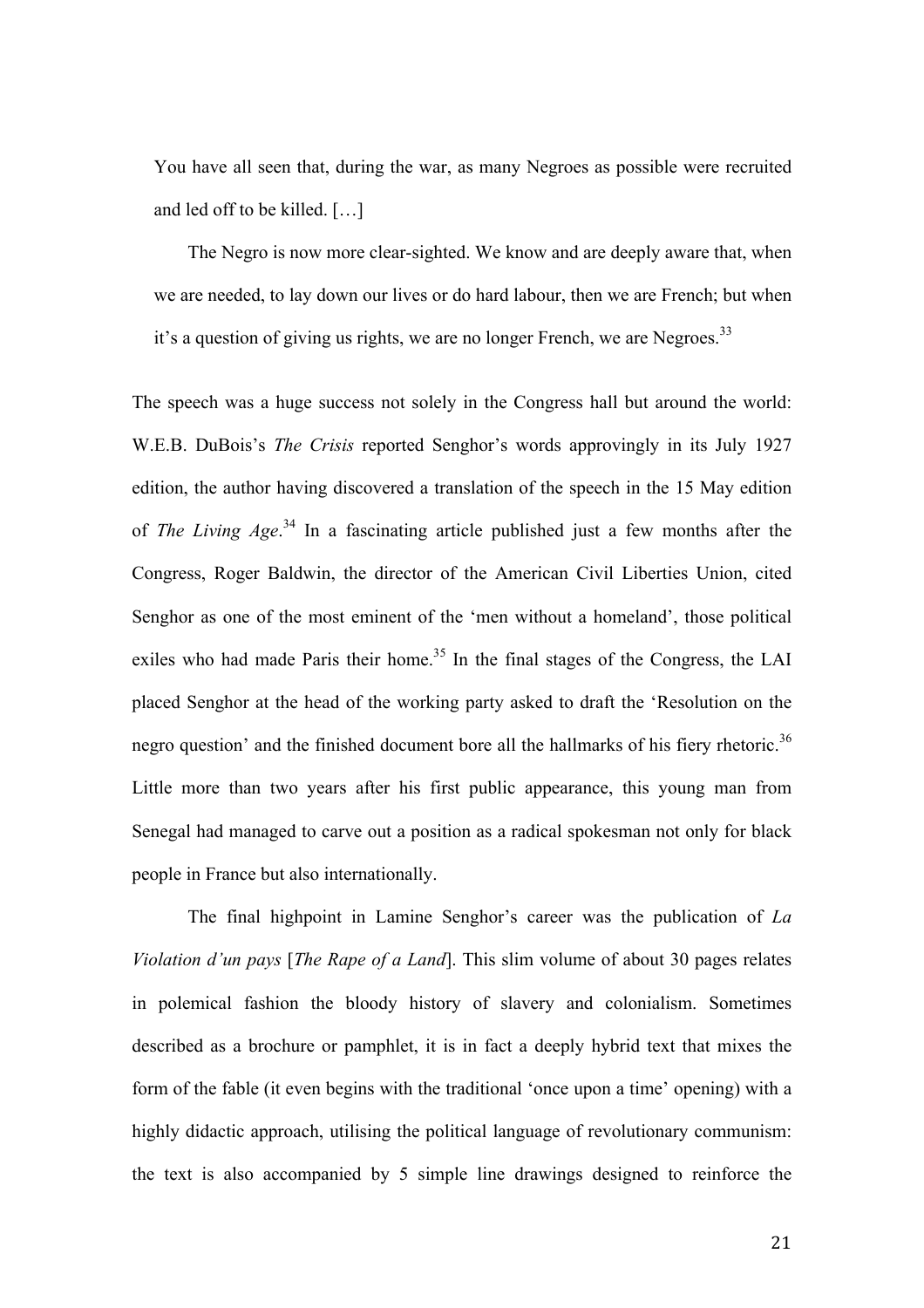political message. The text concludes with the overthrow of the colonial regime by a world revolution that liberates not only the colonies but also the metropolitan centre from the yoke of capitalist imperialism:

The same day, at the same time, in the land of the [darker nations], the revolution erupted in concert with the white citizens […]. The slaves were free! The citizens of every country were able to form their own government. They formed a fraternal alliance of free countries. LONG LIVE THE REVOLUTION!!!<sup>37</sup>

This resolution to the story is obviously unrealistic in the context of the 1920s in Africa but it acts within the context of Senghor's story as a form of ideological wish fulfilment: we might usefully describe it as the 'performance' of an international anticolonialism.

Whatever conclusions we draw about the resolution of the text, *La Violation d'un pays* is, I would argue, a remarkable text which attempts for the first time under the French imperial nation-state to give narrative form to the independence of the colonised world. Some historians of the period, such as Philippe Dewitte, have argued that independence was pretty much 'unthinkable' in the 1920s; but the case of Lamine Senghor illustrates that the desire to overthrow Empire was fostered by many on the radical fringes of colonial society, even if the means to achieve independence escaped them. The anti-colonial movements of the interwar period are often dismissed as failures on the basis that their militancy did not lead to independence. However, as Frederick Cooper, the renowned historian of Francophone Africa, has argued in another context (the collapse of a federal project linking France and Africa under the Fourth Republic in the 1950s): 'the failure […] is explainable, but explainable does not mean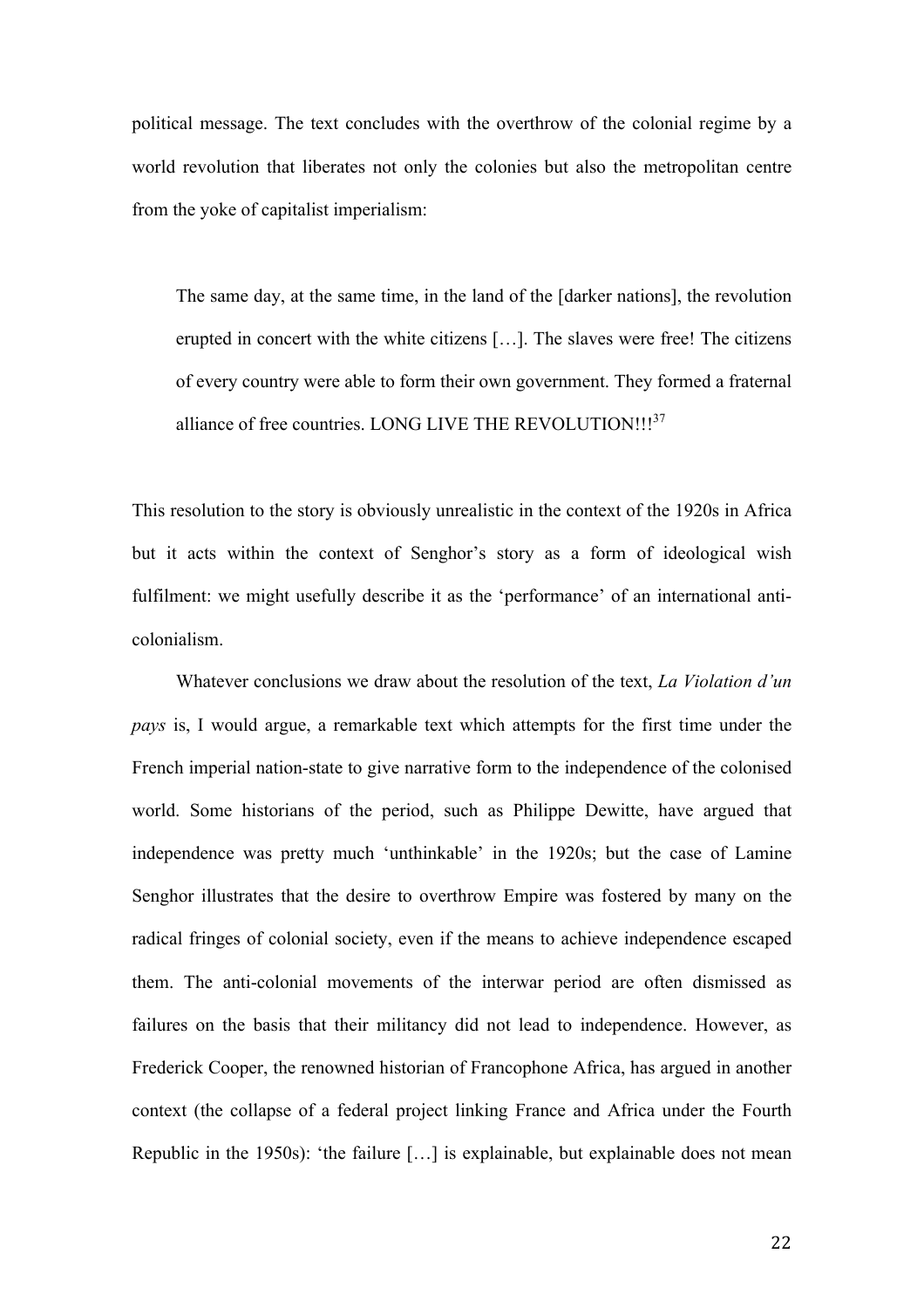that failure was inevitable and that the attempt is a minor detour along the path of history'.<sup>38</sup> The movement created by Lamine Senghor did not achieve success in his time but that does not mean we should simply write it off as a failure.<sup>39</sup>

#### *Conclusion*

Within a month of the publication of *La Violation d'un pays*, Senghor's health faltered, and he would pass away just a few months later. The anti-colonial cause lost one of its prominent figures and it is debatable whether the black community in France has ever known a more effective political leader. The issue of France's blood debt to its colonies would remain a source of division throughout the interwar period, and would of course become a key component in the challenge to Empire that occurred after the Second World at the end of which France was famously liberated (in part) by its colonies. An engagement with the black radicalism of the 1920s, embodied in the career of Lamine Senghor, helps us to understand better the role of the First World War in sowing the seeds of the Empire's ultimate demise. Anti-colonial thought of that later period often imagined France's colonial troops as stooges of empire. However, as a former veteran, Senghor knew that the *tirailleurs* were both agents of empire and its victims.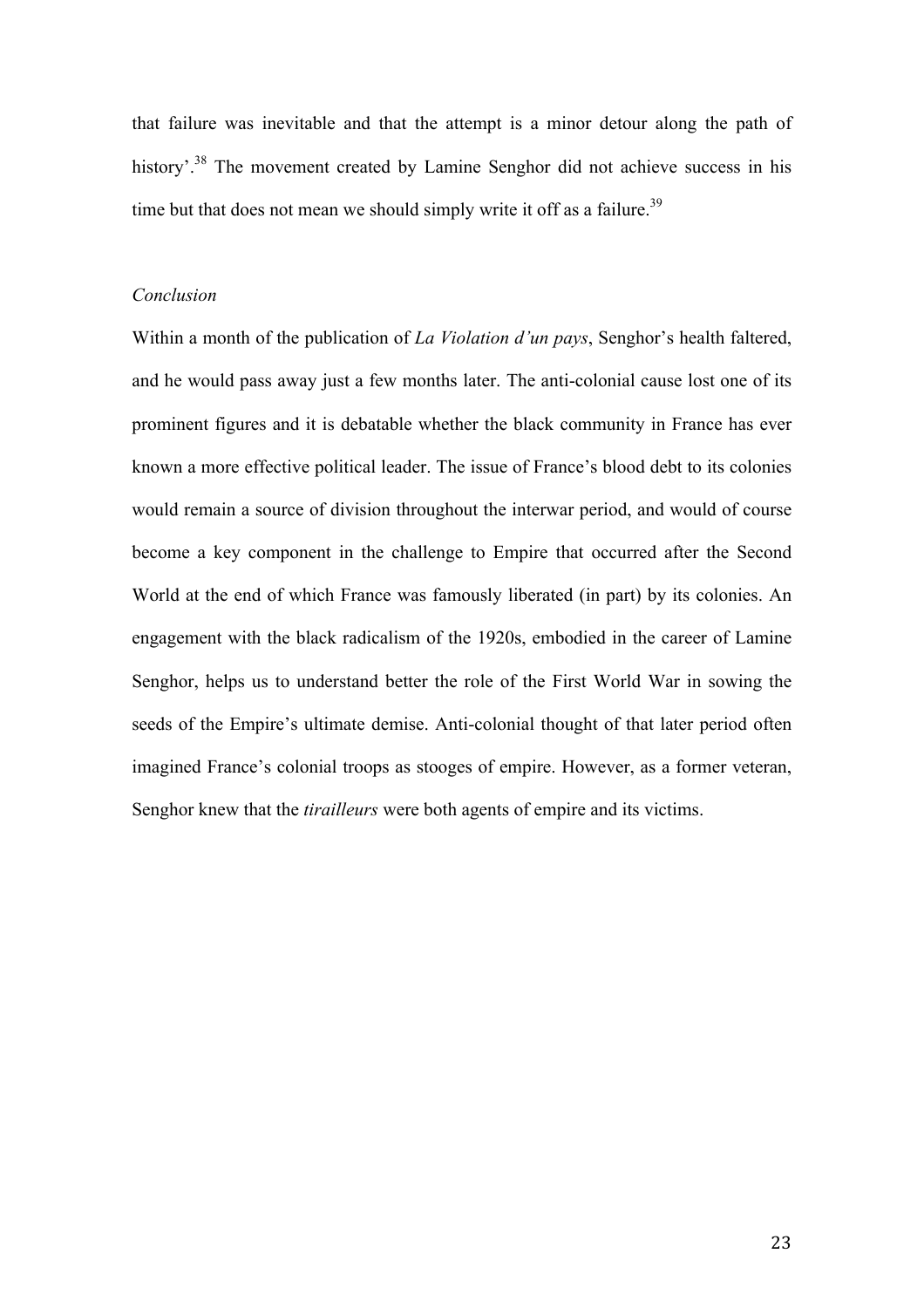<sup>1</sup> Tyler Stovall, 'Love, Labor and Race: Colonial Men and White Women in France during the Great War', in *French Civilization and its Discontents: Nationalism, Colonialism, Race*, ed. by Tyler Stovall and Georges van den Abbeele (Lanham, MD: Lexington, 2003), pp.297-331. See also Richard S. Fogarty, *Race and War in France: Colonial Subjects in the French Army, 1914-1918* (Baltimore, MD: The Johns Hopkins University Press, 2008) for an influential analysis of the social significance of France's use of colonial troops during the war, and David Murphy, 'Love, Trauma and War: the *tirailleurs sénégalais* and sexual-racial politics in 1920s France', *Irish Journal of French Studies*, 13 (2013), 111-28.

<sup>2</sup> See, for example, Santanu Das (ed.), *Race, Empire and First World War Writing* (Cambridge: Cambridge University Press, 2011), and David Olusoga, *The World's War* (London: Head of Zeus, 2014). The Olusoga volume is a companion to his two-part BBC series of the same name, screened in August 2014.

<sup>3</sup> Fogarty, *Race and War in France*; Joe Lunn, *Memoirs of the Maelstrom: A Senegalese Oral History of World War One* (Portsmouth, NH: Heinemann; Oxford: James Currey, 1993); Gregory Mann, *Native Sons: West African Veterans and France in the Twentieth Century* (Durham, NC: Duke University Press, 2006); Stovall, 'Love, Labor and Race'.

<sup>4</sup> Two key early texts on this subject are Philippe Dewitte, *Les Mouvements nègres en France 1919-39* (Paris: L'Harmattan, 1985); Olivier Sagna, *Des Pionniers méconnus de l'indépendance: Africains, Antillais et luttes anticolonialistes dan la France de l'entredeux-guerres (1919-39)*, PhD thesis, Paris 7, 1986. Important recent scholarship includes: Jonathan Derrick, *Africa's 'Agitators': Militant Anti-Colonialism in Africa and the West, 1918-39* (London: Hurst, 2008)l Jennifer Anne Boittin, *Colonial Metropolis: The Urban Grounds of Anti-imperialism and Feminism in Interwar Paris* (Lincoln: University of Nebraska Press, 2010); Minkah Malakani's *In the Cause of Freedom: Radical Black Internationalism from Harlem to London, 1917-1939* (Chapel Hill: University of North Carolina Press, 2011) looks at this radicalism in a wider Atlantic context.

 $<sup>5</sup>$  For a brilliant account of this landmark trial, see Alice L. Conklin, 'Who Speaks for</sup> Africa? The René Maran-Blaise Diagne Trial in 1920s Paris', in *The Color of Liberty: Histories of Race in France*, ed. by Sue Peabody and Tyler Stovall (Durham, NC: Duke University Press, 2003), pp.302-37.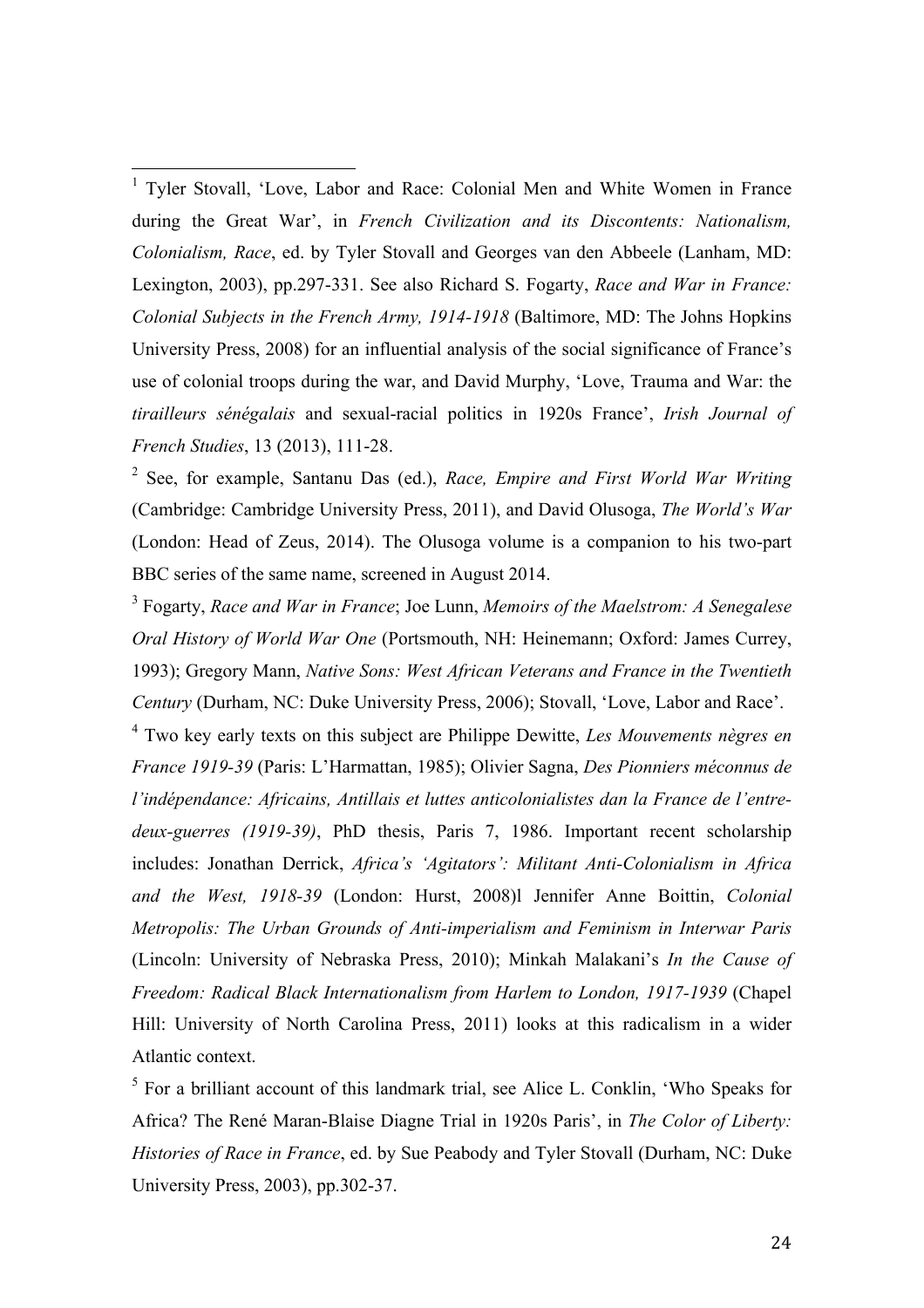$6$  The most comprehensive overview of African participation in the First World War is to be found in Marc Michel's *Les Africains et la grande guerre: l'appel à l'Afrique (1914-1918)*, 2nd edition (Paris: Karthala, 2003), whose first edition appeared in the early 1980s.

<sup>7</sup> The best account of Diagne's career remains G. Wesley Johnson's *The Emergence of Black Politics in Senegal: The Struggle for Power in the Four Communes, 1900-1920* (Stanford, CA: Stanford University Press, 1971).

<sup>8</sup> 'Un procès nègre' [A Negro Trial], in Senghor, *La Violation d'un pays et autres écrits anticolonialistes* (Paris: L'Harmattan, 2012), pp. 33-34. All translations are mine.

<sup>9</sup> Sagna, *Des Pionniers méconnus*, p.311.

<sup>10</sup> See Senghor, *La Violation d'un pays*, pp.79-80.

<sup>11</sup> Archives Nationales d'outre-mer (ANOM): Slotfom 3, Carton 3.

<sup>12</sup> 'En A.O.F.—Le travail forcé pour les indigènes', in Senghor, *La Violation d'un pays*, p. 40.

<sup>13</sup> Senghor, *La Violation d'un pays*, p. 40.

 $14$  For an overview of the campaign against the war, see David H. Slavin, 'The French Left and the Rif War, 1924-25: Racism and the Limits of Internationalism', *Journal of Contemporary History*, 26:1 (1991), 5-32.

<sup>15</sup> Gregory Mann has studied the ways in which a shared experience of the battlefield had the potential to bring French and African veterans together. See Mann, *Native Sons*. The possibility that ARAC played a role in forging bonds between left-wing French and African militants is a topic worthy of further exploration.

<sup>16</sup> *L'Humanité*, 11 September 1924; cited in Senghor, *La Violation d'un pays*, p.121.

<sup>17</sup> 'Les Riffains ne sont pas seuls—Ils ont avec eux le monde des opprimés', in Senghor, *La Violation d'un pays*, p.35.

<sup>18</sup> Senghor, *La Violation d'un pays*, p.36.

<sup>19</sup> Senghor, *La Violation d'un pays*, p.36.

 $20$  John D. Hargreaves, 'The Comintern and anti-colonialism: new research opportunities', *African Affairs*, 92 (1993), 255-61 (p.261).

<sup>21</sup> Dewitte, *Les Mouvements nègres*, p.109.

 $22$  The full title of the Service de Contrôle et d'Assistance aux Indigènes (generally known as the CAI) indicated its twin mission to police (*contrôle*) and to assist (*assistance*) the 'indigenous' populations from the colonies resident in France; however,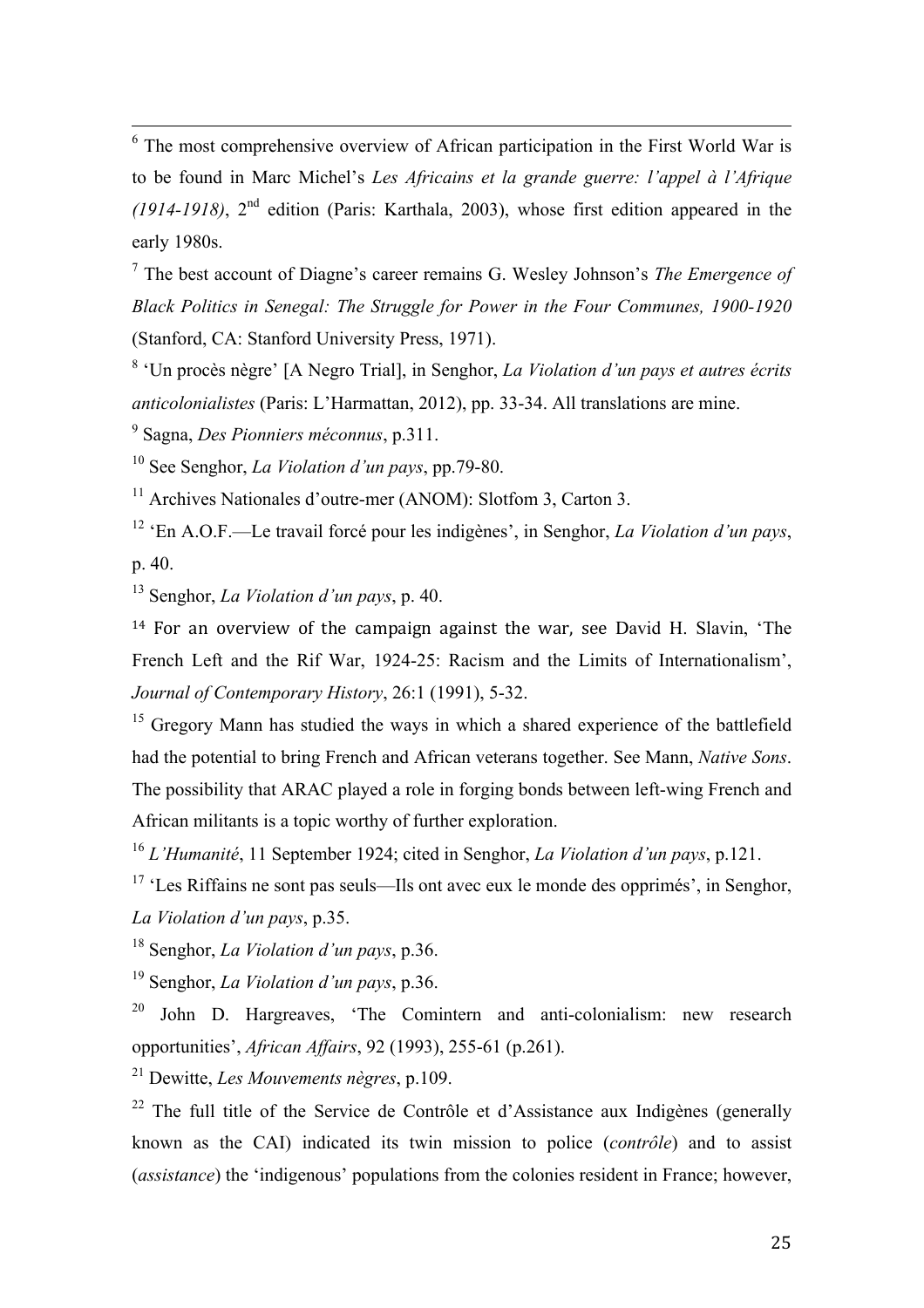the primary, unspoken mission of the CAI was to carry out surveillance on colonial subjects.

<u> 1989 - Johann Stein, marwolaethau a bhannaich an chomhair an chomhair an chomhair an chomhair an chomhair an</u>

<sup>23</sup> See Senghor, *La Violation d'un pays*, p.92.

<sup>24</sup> Senghor, *La Violation d'un pays*, pp.43-46.

<sup>25</sup> Senghor, *La Violation d'un pays*, p.53.

<sup>26</sup> An article in the first issue of *La Race Nègre* (June 1927), the successor to *La Voix des Nègres*, 'Réponse d'un ancien tirailleur sénégalais à M. Paul Boncour' deploys a different method to give voice to African war veterans: written in the first person in the 'petit nègre' [pidgin French] taught to its *tirailleurs* by the French army, the article allows a (real or imagined?) *tirailleur* to tell his story in his own terms. See Senghor, La Violation d'un pays, pp.104-05.

<sup>27</sup> Christopher L. Miller, *Nationalists and Nomads: Essays on Francophone African Literature and Culture* (Chicago, University of Chicago Press, 1998). Brent Hayes Edwards, *The Practice of Diaspora: Literature, Translation and the Rise of Black Internationalism* (Cambridge, MA: Harvard UP, 2003).

<sup>28</sup> Senghor, *La Violation d'un pays*, p.41. Once again, Senghor links military service for Africans as part of a continuum linked to other forms of colonial exploitation.

<sup>29</sup> Senghor, *La Violation d'un pays*, p.43.

<sup>30</sup> As Senghor believes that only the independence of the colonies and liberation from the white man can bring freedom and equality for 'les nègres', this means that there can be no liberty within the western colonial system. His articles for *Le Paria* envisage a colour-blind community bound together by communist ideals, and the revolutionary conclusion to his most sustained piece of writing, the allegorical *La Violation d'un pays* (1927), might be deemed an attempt to imagine a multiracial future post-empire. However, as he writes in an article in the first issue of *La Voix des Nègres*: 'Negroes are not of any European nationality and do not wish to serve the interests of one imperialism against another'. Under empire, black people cannot and will not be French. Senghor, *La Violation d'un pays*, p.47.

 $31$  Generally known as the LAI, the League's full title was the League against Imperialism and Colonial Oppression.

<sup>32</sup> Sean McMeekin, *The Red Millionaire: A Political Biography of Willi Münzenberg, Moscow's Secret Propaganda Tsar in the West* (New Haven and London: Yale University Press, 2003).